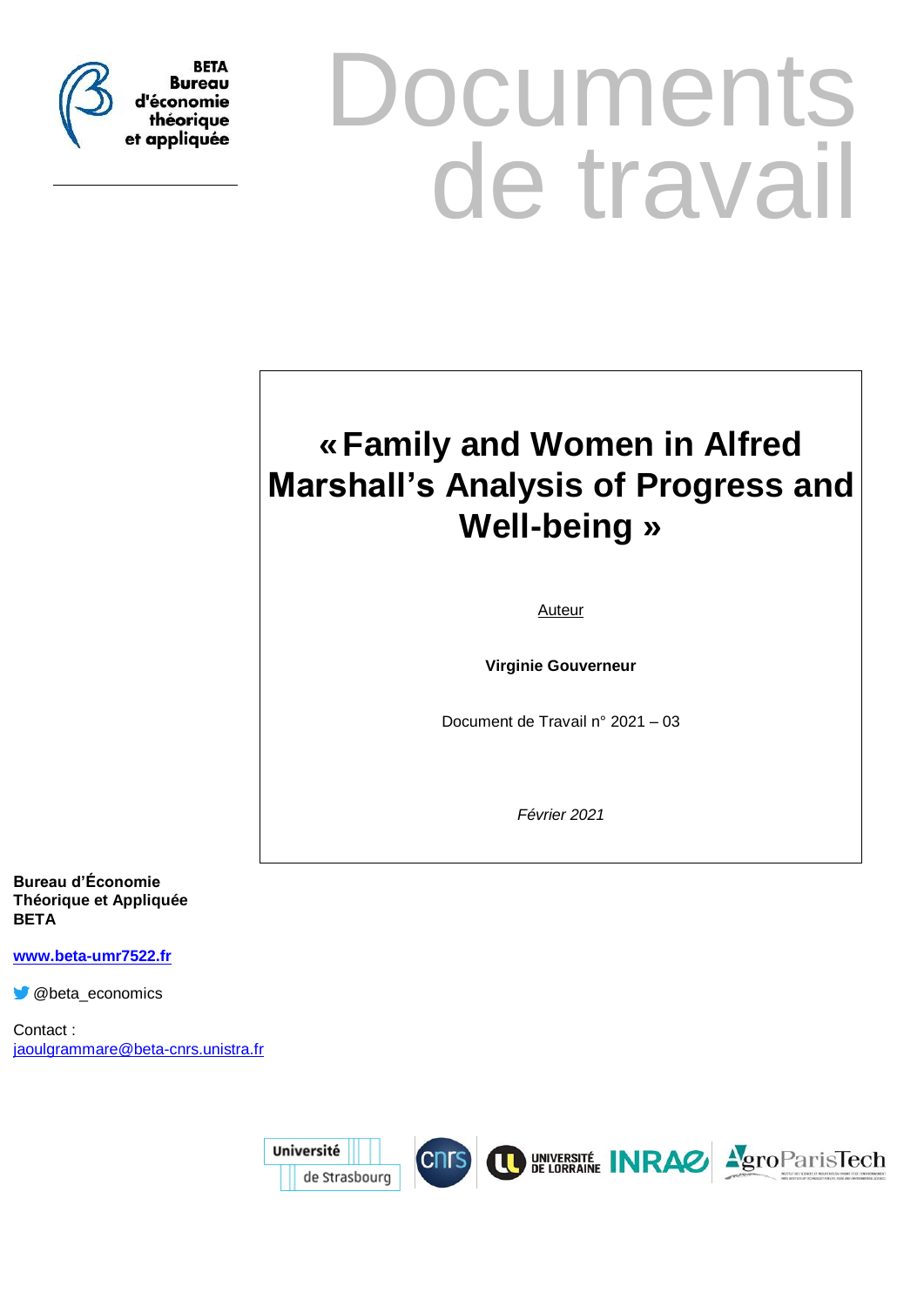### **Family and Women in Alfred Marshall's Analysis of Progress and Well-being**

Virginie Gouverneur\*,\*\*

**Abstract:** Standing out from most nineteenth-century economists, Marshall addresses the role of women and the family in the progress of society entirely from the perspective of economics. His ideas on the subject developed throughout the course of his career as an economist. In the early 1870s they appear in the background of his analysis concerning ways to increase laborers' welfare. At the end of the 1870s, he presents the influences of the home, and especially the influence of the mother, as decisive causes of the individuals' efficiency and character. These developments form the ground upon which Marshall's ideas will later be systematized, leading to their inclusion in *Principles* in the form of a complete theory situated at the heart of his analysis of well-being and progress. The purpose of the article is to compare Marshall's treatment of the question of the role of women and the family in the progress of society with his analysis of well-being and progress, as well as their respective evolution, for the period between the1870s and the last edition of *Principles* in 1920.

**Keywords:** Alfred Marshall, progress, well-being, economic woman, household economics.

**JEL Codes:** B10, B13, I31, B15, A12, I25

Standing out from most nineteenth-century economists, including those of his predecessors who addressed the role of women and the family in the progress of society, Marshall takes up this issue entirely from the perspective of economics. He would thus make a significant contribution to the development of household economics, while at the same time anchoring the justification for the traditional sexual division of labor––whereby the man provides for the

<sup>\*</sup> University of Strasbourg, University of Lorraine, AgroParisTech, CNRS, INRAE, BETA, 67000, Strasbourg, France.

<sup>\*\*</sup> University of Haute-Alsace, F-68100, Mulhouse, France.

Correspondence may be addressed to Virginie Gouverneur, BETA (office No. 151), Pôle européen de gestion et d'économie, 61 avenue de la Forêt Noire, 67000, Strasbourg, France; email: [virginie.gouverneur@uha.fr.](mailto:virginie.gouverneur@uha.fr)

For critical comments and helpful suggestions I wish to thank participants of the 2019 History of Economics Society (HES) Conference, organized at Columbia University, New York, and participants of the 2019 Charles Gide Workshop "Evolutions of the disciplinary boundaries of economics with the other sciences", organized at the Teluq University, Montreal, where an early version of this paper was presented.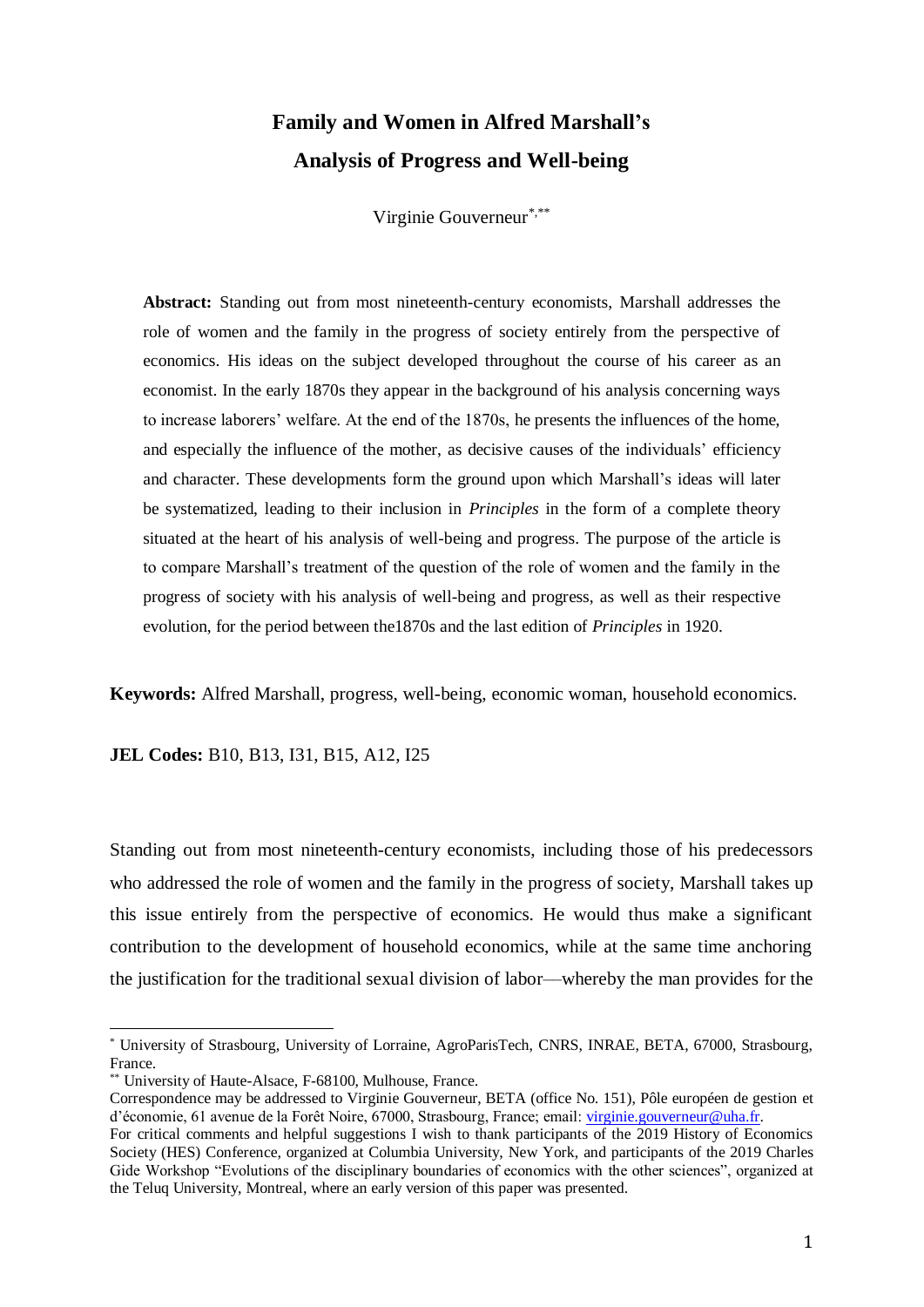needs of the family while his wife manages the household––in the economic field. He deals with the question primarily in his major economic text *Principles of Economics*<sup>1</sup>, the first edition of which appeared in 1890 followed by seven further editions (1891, 1895, 1898, 1907, 1910, 1916, 1920). However, the question was not totally absent from his previous work: as early as the 1870s, he expressed ideas on the subject under the theme of the means of the progress for laborers and the improvement of their well-being. The purpose of this article is to offer a new reading of Marshall's analysis of the role of women and the family in the progress of society, in light of his more general analysis of well-being and progress. Marshall's work in economics is marked by a longstanding concern about poverty, the cause of the impoverishment of the population and degradation of the quality of life (Caldari, 2006; Backhouse and Nishizawa, 2010: 4). It is largely motivated by the question of how enhancing well-being in its various dimensions, which include notably an economic as well as a moral dimension. These features, we maintain, have induced Marshall's interest in the issue of the role of women and the family in the progress of society, generally considered by his contemporaries as outside the field of study of economics. In order to strengthen our point, the article traces the evolution of Marshall's treatment of this issue, by comparing it with the development of his analysis of well-being and progress, for the period between the1870s and the last edition of *Principles* in 1920.

In the contemporary literature Marshall's analysis of the role of women and the family in the progress of society has gradually been presented as combining two sides, one economic, the other ethical. In the early 1990s, Pujol focused on Marshall's depiction of the contribution of women to economic growth as set down in the last edition of *Principles* (Pujol 1992: 128, 139). Two years later, Groenewegen extended Pujol's analysis by arguing that the views expressed in *Principles* relate in particular to the role of women in the regeneration of the English *race*, and so must be linked with Marshall's interest in social Darwinism and eugenics (Groenewegen 1994: 97–103; 1995: 499–501). In a recent article, Bankovsky (2019) has defended the thesis that Marshall's household economics, expounded in *Principles*, challenges the standard interpretation of his economics as pre-ethical, the family appearing therein as the ideal sphere for cultivating ethical virtues favorable to the development of the capitalist society.

The present article intends to supplement the existing literature in several ways. First, it goes beyond the recognition of the crucial place of ethics in Marshall's analysis of the role of

1

<sup>1.</sup> Now *Principles*.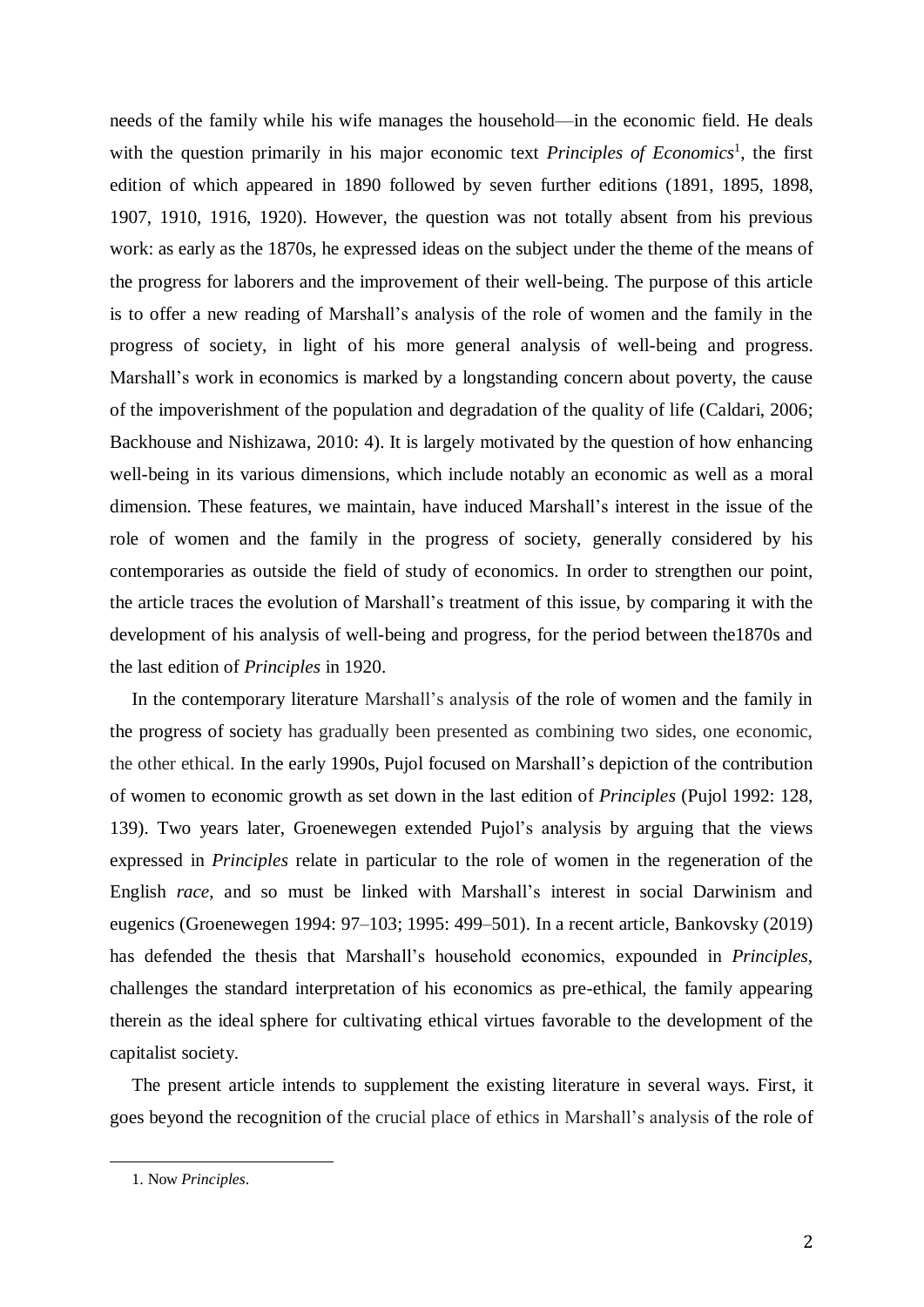women and the family in the progress of society, presenting this analysis as inseparable from his analysis of well-being and progress. Second, it apprehends Marshall's analysis fully as the fruit of a long process of maturation resulting in theorization in *Principles*, and seeks to clarify the links between this process and the developments of Marshall's economic thought. To this end, it examines a number of Marshall's works prior to *Principles*, and reviews the changes occurring throughout the book's subsequent editions. The article is thus divided so as to reveal three main stages in the theorization of Marshall's ideas. The first part sheds light on the analysis in its infancy, consisting of scattered ideas embedded in considerations relating to the progress of the laborer's well-being, before being developed and systematized from the late 1870s. The second part considers how Marshall's analysis in *Principles* becomes an integral part of his global analysis of well-being and progress. The third part deals more particularly with developments of Marshall's views about the contribution of the unpaid domestic work to family well-being.

#### **1. The infancy of Marshall's analysis**

Marshall's serious study of economics began in 1867, connected with his interest in ethics and his growing concern with social questions (Keynes 1924: 327). The analysis of his first economic writings allows to show how his economics progressively becomes permeated by the idea that the family environment and stay-at-home mothers contribute to developing the qualities of gentlemen and ladies so essential to the amelioration of the working classes, and to well-being. Then, the development of Marshall's ideas in *The Economics of Industry* at the end of the 1870s has the result of clarifying the role of the family and women in the progress and well-being, and initiates the theorization in *Principles*, in which Marshall's global analysis of progress and well-being takes all its dimension.

#### 1.1. Early writings

Four texts written during the first half of the 1870s are considered in this section: *Lectures to Women* ([1872–3b] 1995), "The Future of the Working Class" ([1873] 1995), "The Theory of Foreign Trade" ([1873–7] 1975) and "Some Features of American Industry" ([1875] 1975). These contain the seeds of Marshall's analysis of well-being and progress, as they reveal his views on the great social issues of pauperism, poverty and more generally the means of progress in the laborers' welfare. Simultaneously, they mark the beginnings of a strong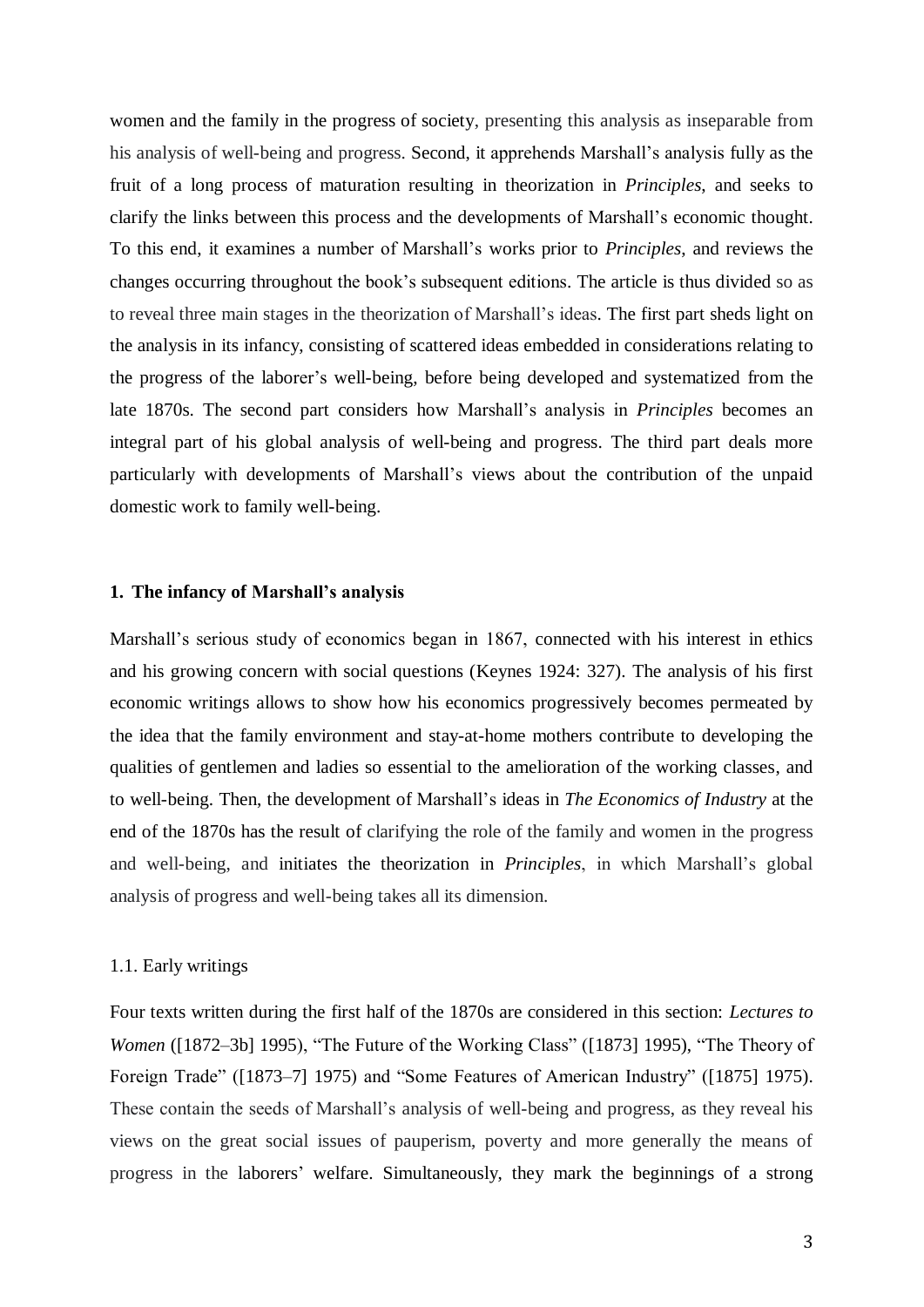conception of the influences of family, the home and housewives as driving forces in the improvement of the working class. This may reflect the influence of Herbert Spencer's and Friedrich Hegel's theses on Marshall's vision of the role of women and the family in the progress of society. Very early on Marshall was captivated by Spencer's works, including *Principles of Biology* (1864, 1867), in which Spencer puts forward the idea of biological differences between the sexes (Hodgson 1993: 407; McWilliams Tullberg 1995: 65; Whitaker 1975: 109). He was also interested in Hegel's *Philosophy of History* (1837[1975]), and Bankovsky has shown that he extends Hegel's vision of the family in two philosophical texts dating from the early 1870s, "Notes on Hegel's Philosophy of History" (1871–3[2005]) and "Long Essay on the History of Civilisation"  $(1872-3a[2005])$ .<sup>2</sup>

#### *Lectures to Women (1872-3): The laborer's welfare as depending on family ties*

In the Easter Term of 1872–3, in Cambridge, Marshall delivered his six-part *Lectures to Women* addressing economic questions directly connected to the welfare of laborers. They aim notably to highlight the means of bringing "into existence causes that tend perpetually to increase welfare", and thus contain the outlines of Marshall's definition of welfare (Marshall  $[1872-3b]$  1995: 148).<sup>3</sup> In the lectures, welfare appears to have a moral dimension that depends on the strength of the "moral character" and the capacity to feel pleasure through the noble sources of joy, as well as an economic (or a material) dimension depending on "efficiency" (105, 140). Its basis appears to be wealth, which includes both material items such as comforts and non-material elements such as "culture" and "time" (123–4). It therefore depends above all else on the laborers' "general education", which, according to Marshall, requires a strengthening of the "family tie" and of the sense of parental responsibility, and the provision of "leisure" time that can be devoted to recreation and family life (106, 116, 140).

In pointing out the urgency of remedying the evils affecting laborers, Marshall condemns in particular the "sacrifice of man to production" (96, 99). There is an urgent need to alleviate the plight of the poor people by making them into "gentlemen and ladies", or into men and women of "a higher order" (98, 119, 128). Marshall thinks that the "best investment of the

<sup>2.</sup> According to Bankovsky, Marshall would deduce from his reading of Hegel's *Philosophy of History* that the modern family promotes self-reliance as well as unselfishness through a conception of unity based on the capacity to feel at one with a whole (Marshall 1871–3[2005]: 73; Bankovsky 2019: 7). Moreover, family life would teach individuals about the social value of work (Marshall 1872–3a[2005]: 24; Bankovsky 2019: 8).

<sup>3.</sup> In his *Lectures to Women*, Marshall uses primarily the term "welfare" to refer to "the welfare of mankind" (Marshall [1872–3b] 1995: 148). In later writings, he priviledges the term "well-being" ([1873–7] 1975: 24).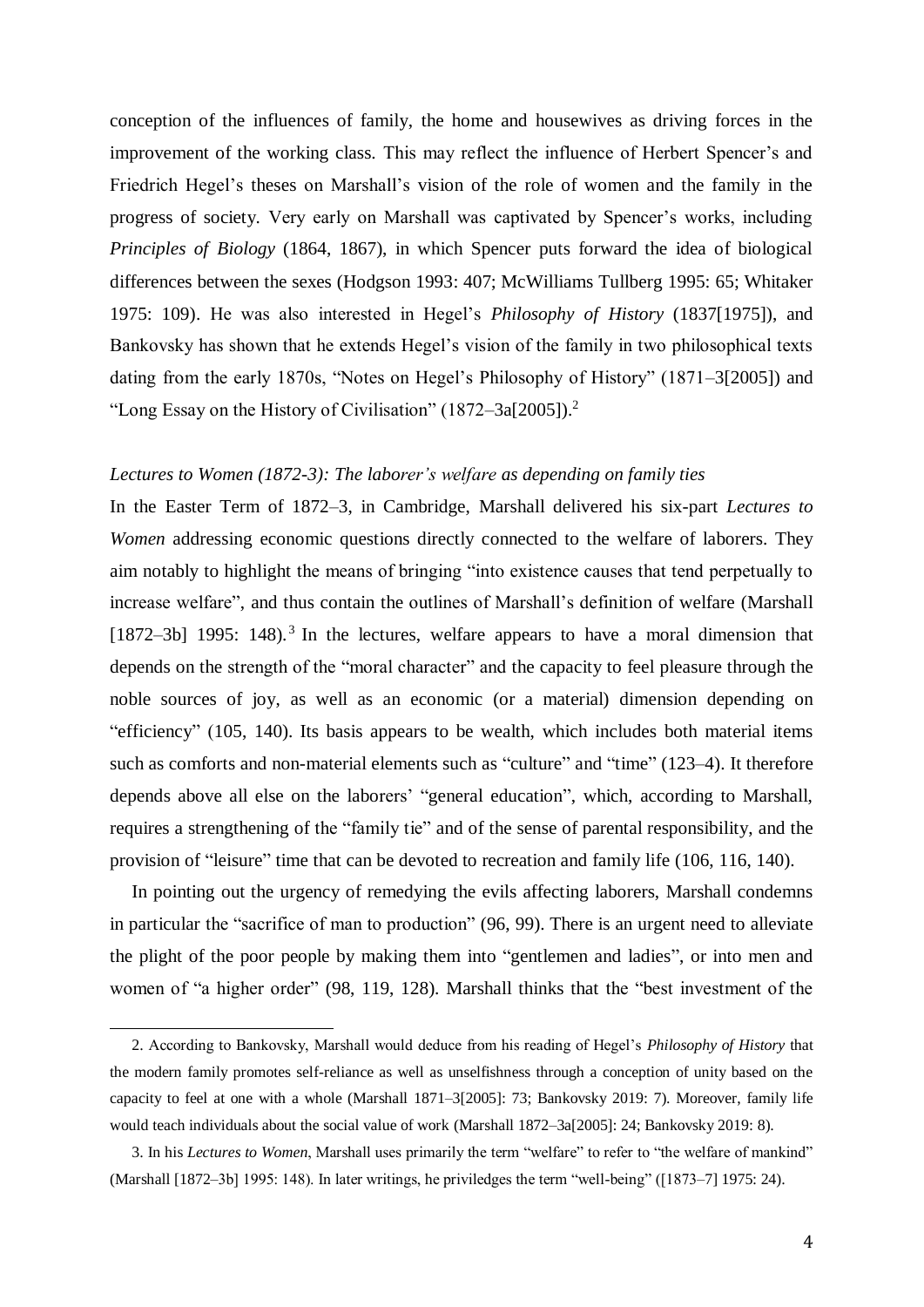capital of the country is to educate the next generation"; they would thus become "productive" and "valuable men" (106, 119, 138). In other words, the "right" expenditure consists in investing in the "production of culture"––or in "the cultivation of the lower classes"––which constitutes "real wealth" just as much as do factories (92, 96, 123, 127, 141). Education improves man's "moral tone" by allowing him to acquire the "qualities" of a "gentleman", namely "an agile cultivated mind", "trustworthiness", "self-reliance" and unselfishness (107, 145). The "pliability of intellect, rapidity in managing things … power of managing men", as well as trustworthiness, are essential to the laborer's efficiency and depend on his or her childhood education (105). Self-reliance refers to the capacity to raise oneself, without "being a burden on society", through one's own powers, that is through the power "to judge rightly" rather than being "patronised", through "work" rather than relying on private charities (97, 107, 117). Individuals' "work" is an important element in their capacity to raise themselves. Lastly, unselfishness may be understood as the willingness "to bear and to forbear to do and to suffer for the welfare of those around him" (107): this is conducive to the tendency to make sacrifices for others.

The development of these qualities and personal "powers" of mental growth opens up the "noble sources of joy", including the "joy of independence" or freedom of individual action, and the joy of "caring for … one's children" (117, 118, 119). It is closely associated to the "sense of family obligation" (140). Intelligence and trustworthiness rest in particular on the education received by the child, which itself depends on his or her parents' education and capacities of self-reliance and unselfishness. In regard to the fulfillment of family duties, Marshall draws a distinction between the educated and uneducated classes. Two responsibilities have to be inculcated in the members of the lower classes, as they are in particular essential to strengthen the man's moral character and his feeling of responsibility as head of family (141). First, imprudent marriages would be avoided if he were aware of the obligations taken on with marriage (105). Marshall states, in Malthusian terms, that early marriage encourages an uncontrolled growth of the population which exerts pressure on the means of subsistence (116). A man must learn to feel that, before starting a family, he must be able to guarantee a certain "state of comfort" (100): in this sense, the "strengthening of the family tie" would mitigate the harmful rapid growth of the population (140). Second, the members of the lower classes must feel parental responsibility toward their offspring and see the necessity of sacrificing for them, whose future wages depend on their efficiency as laborers (103). Yet this parental willingness to sacrifice for "the future welfare of their children" is seen as lacking in the lower classes and must therefore also be increased (104–5).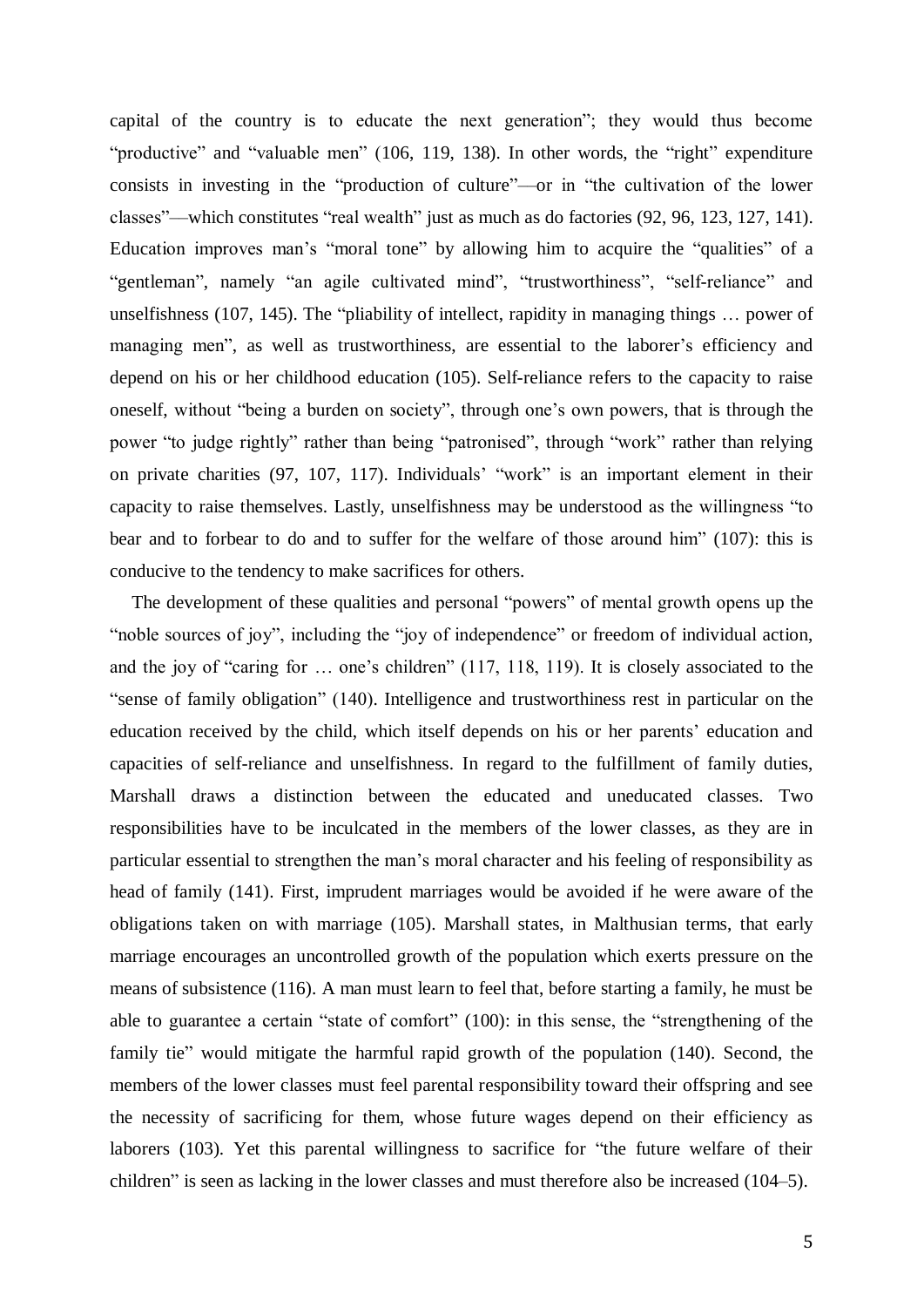To inculcate these responsibilities amounts to kindling new "noble" sources of enjoyment, such as the capability of "rejoicing as their children grow in everything that they would have them grow in" (118–9, 123, 127, 129). By teaching people to love their children, the connection between the interests of children and parents will be increased (103–5, 107, 119). Marshall points out that there is a positive link between the strength of "the family tie" and the sense of family obligation, and the ability to make sacrifices for others, in particular for the children who will form the next generation (107, 140). The strengthening of family ties will bring into existence new sources of joy which will tend perpetually to increase welfare, since "each new joy is a new stimulus to work; a new cause for avoiding vice; a new means of living" (148). Family life and family ties will induce the father to send his child to school and will give him "new tendencies to work for an end" (127); the child, in turn, will gain a higher perception of the value of work and the "capability of feeling the pleasure of being able to stand up and feel that one is doing one's work" (118). Only love, rather than lure of profit, can promote this exemplary behavior on the part of the paternal figure. Indeed, "the parent … in most cases does not reap the benefit of the increased expenditure" on the education of children (103). Carried by the joys of family life, the father would work and save in view of the welfare of his family, and his children, or his sons in particular, would be encouraged to adopt the same behavior once they are adults (153).

Education, then, promotes the welfare of laborers by strengthening family ties and, reciprocally, family ties encourage self-reliance, unselfishness, and a sense of duty and work. That being said, these positive effects on the progress of the members of the working classes would only reach their full potential if children and parents are freed from stultifying overwork. In order for the education of the poor to make them "productive" and provide them with "intelligent capital", it is necessary to reduce their hours of labor (95, 119). The expenditure of time, "that most valuable wealth, most real capital", is an essential question for Marshall (124). Children and adult laborers must benefit from sufficient leisure time to be able to devote themselves to recreation and culture (150). This has different implications for adult women and men in terms of labor regulations. Marshall lists the Factory Acts passed during the 1840s as among the elements which have most fundamentally promoted the progress of the working class. They have partly remedied the "awful abominations in the factory districts", notably through the regulation of the work of women and children (116).<sup>4</sup>

<sup>4.</sup> The first laws limiting children and women's labor were introduced in the 1840s. In 1842, the Mines and Collieries Act prohibited their underground work in coalmines. The Graham's Factory Act of 1844 limited their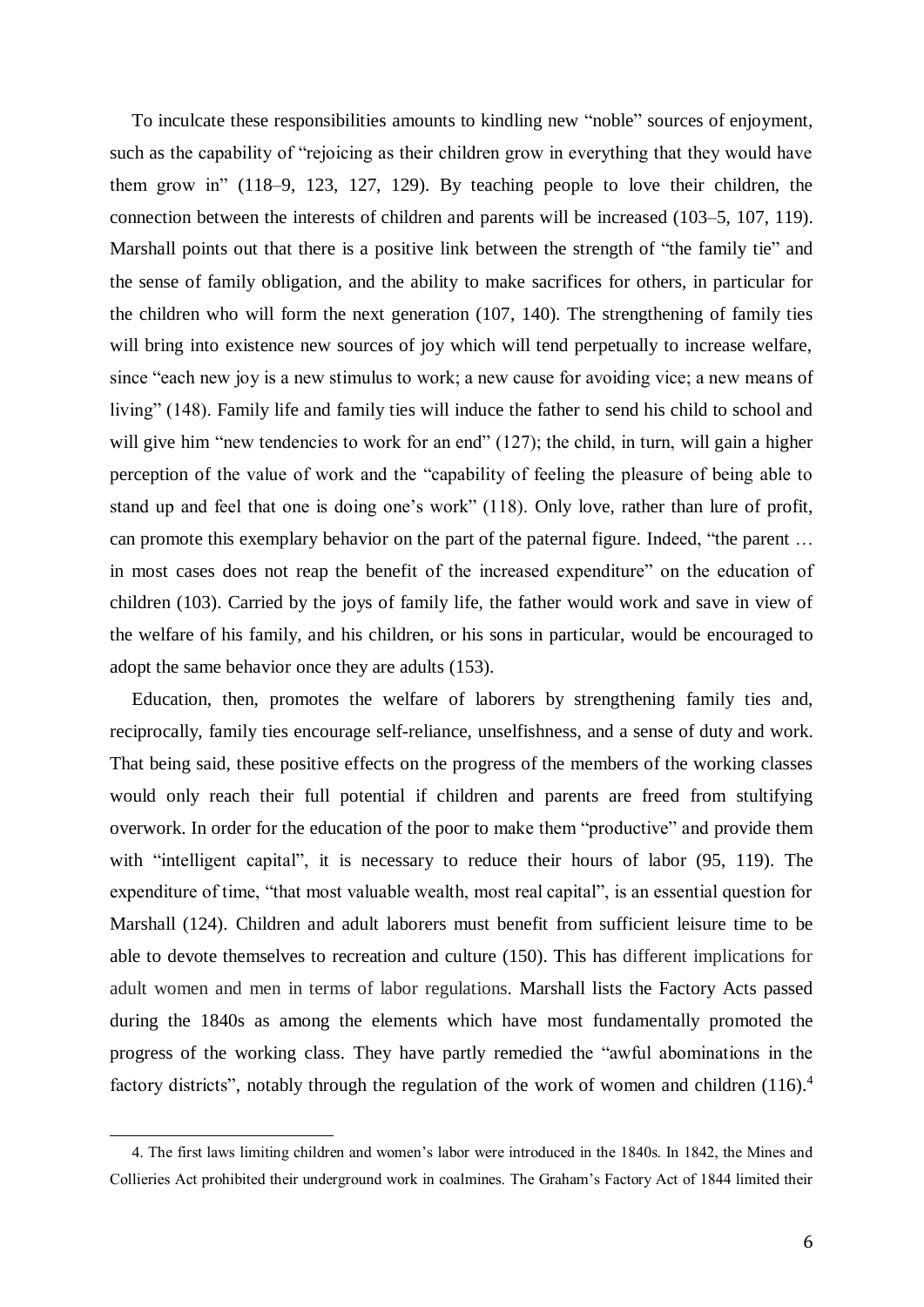Marshall notes that in most of the inquiries about the way in which children were overworked, it was found that the only point considered important by the parents was how far it would affect themselves; in some cases they had even "pawned their children's future wages at the pawn shop for drink" (104, 137). Moreover, the reduction of men's hours of labor would induce a better use of wages and leisure time which, after long and exhausting hours of labor, can only be wasted by smoking and drinking in a public house (106). Marshall then develops in three texts this idea that overwork, even more so with regard to children and women, hurts family life and blocks the noble sources of joy that it can provide. He also places a little more emphasis on the influences of home and woman on character.

#### *Three texts: Home influences on efficiency and character*

 $\overline{a}$ 

Marshall's ideas on the progress of the working classes are summarized in a paper entitled "The Future of the Working Classes", that he reads on 25 November 1873 at a *conversazione* of the Cambridge Reform Club. The paper is concerned with how to help members of the working classes to become gentlemen and ladies. By introducing a distinction between the cases of skilled artisans and unskilled laborers, Marshall indicates several elements which promote "culture and refinement of character" (Marshall [1873] 1995: 158). Among other things, he points out the necessity to relieve the working classes from excessive work. In order to illustrate the dangers induced by long hours of rough work he transcribes the words of a "needle-woman", revealing the unceasing and harsh character of her work. Alongside this reference to women's working conditions he posits that the woman's presence at home is beneficial to her husband, who, once back from work, "may pass a tranquil and restful evening in a healthy and happy home, and so may win some of the best happiness" (161). At the same time, an uneducated man, whose the brain is dulled by exhausting work, cannot fully enjoy the "pleasures of home" (161). A better education, added to the reduction of his hours of labor as well as the regulation of his wife's work, would promote better use of his leisure time by increasing his openness to the noble sources of joy to the exclusion of drunkenness.

In the mid 1870s Marshall began to work on a book expounding his theory of foreign trade ([1873–7] 1975), which would never be published in its entirety. In the extant manuscripts, we find explicit references to the determinant role of home influences on character. As

daily working hours in factories to 12 hours. In 1847, the Ten Hours Bill for women and children marked the end of this series of restrictions. No further legislative attempts to reduce the length of the working day were made until the beginning of a new campaign for a nine-hour day in the early 1870s (Lewis and Rose 1995: 101).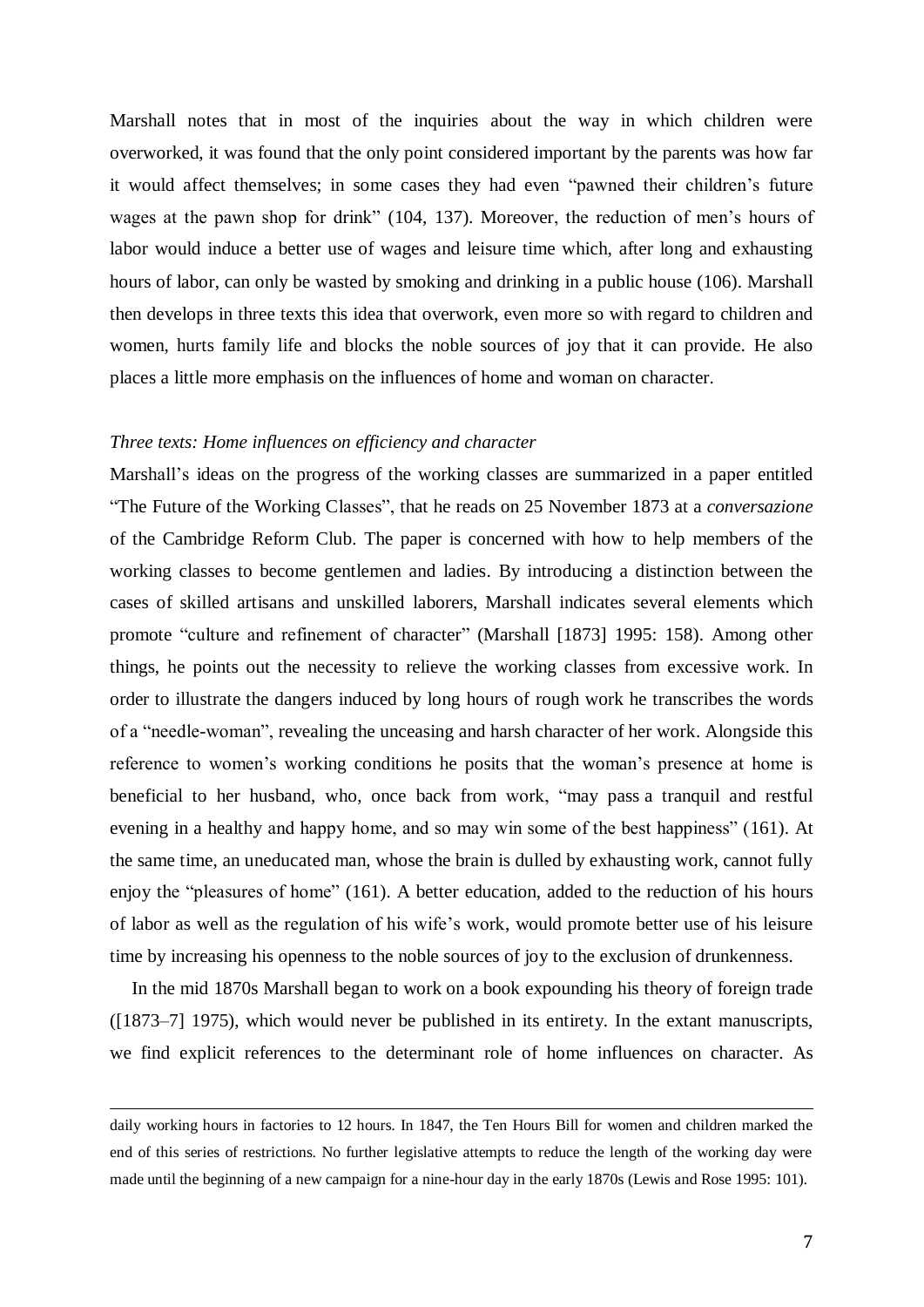Marshall explains, these influences would be kindled by a rise in the wages of the present generation, for such a rise "improves not only the physical nurture and the school education of the next generation, but also what is even more important the general tone of the home influences by which their character is formed" (24). These influences are determinant in the culture of the qualities of "trustworthiness and prompt intelligence" which are required to perform "higher classes of work" and "to make a profitable use of … leisure" (24). In this way, an increase in the wages of one generation causes an increased efficiency in the next generation, except in those districts "in which men, women and children have been subjected to such severe toil as to disincline them for the peaceful pleasures of home" (24). In particular, "the children of mothers who have been debased by their work have but little appreciation of any but sensual pleasures", so that many of them "are apt to make such use of any increase of their wages so as to diminish rather than increase their own efficiency and the well-being of their households" (24). Thus, Marshall posits a link between the presence of women in the home and individuals' character, efficiency and capacity to promote the wellbeing of their family, long before the 1880s when he began to write *Principles*.

In "Some Features of American Industry", written in the same period, he also endeavors to highlight the links between economic conditions and the character and sources of "ethical growth" or progress ([1875] 1975: 375). He again lists the qualities which are the attributes of gentlemen and ladies and points out the family's role in nurturing fundamental factors of "ethical growth" (375). In his depiction of the American family, he presents the American woman as able to comprehend the need for "hard work and self-sacrifice" with a view to her daughters' benefit (370). He thus suggests that the stay-at-home mother is a role model for her daughter. Some years later, the effects of home influences on the individuals' character and well-being are further clarified in *The Economics of Industry*, first published in 1879.

#### 1.2. A turning point? *The Economics of Industry* (1879)

Here we examine developments of Marshall's ideas on the role of women and the family in the progress of society in *The Economics of Industry*. The book contains a deeper analysis of the role of family affections–a concept replacing that of family ties–and highlights the effects of *female* character on the character of the nation as a whole. These developments prefigure the systematization of Marshall's ideas, which will culminate in the inclusion of a real theory within *Principles*. By emphasizing this continuity, we adopt a different perspective from that espoused by Pujol and Groenewegen who focus on the contrast between the ideas on the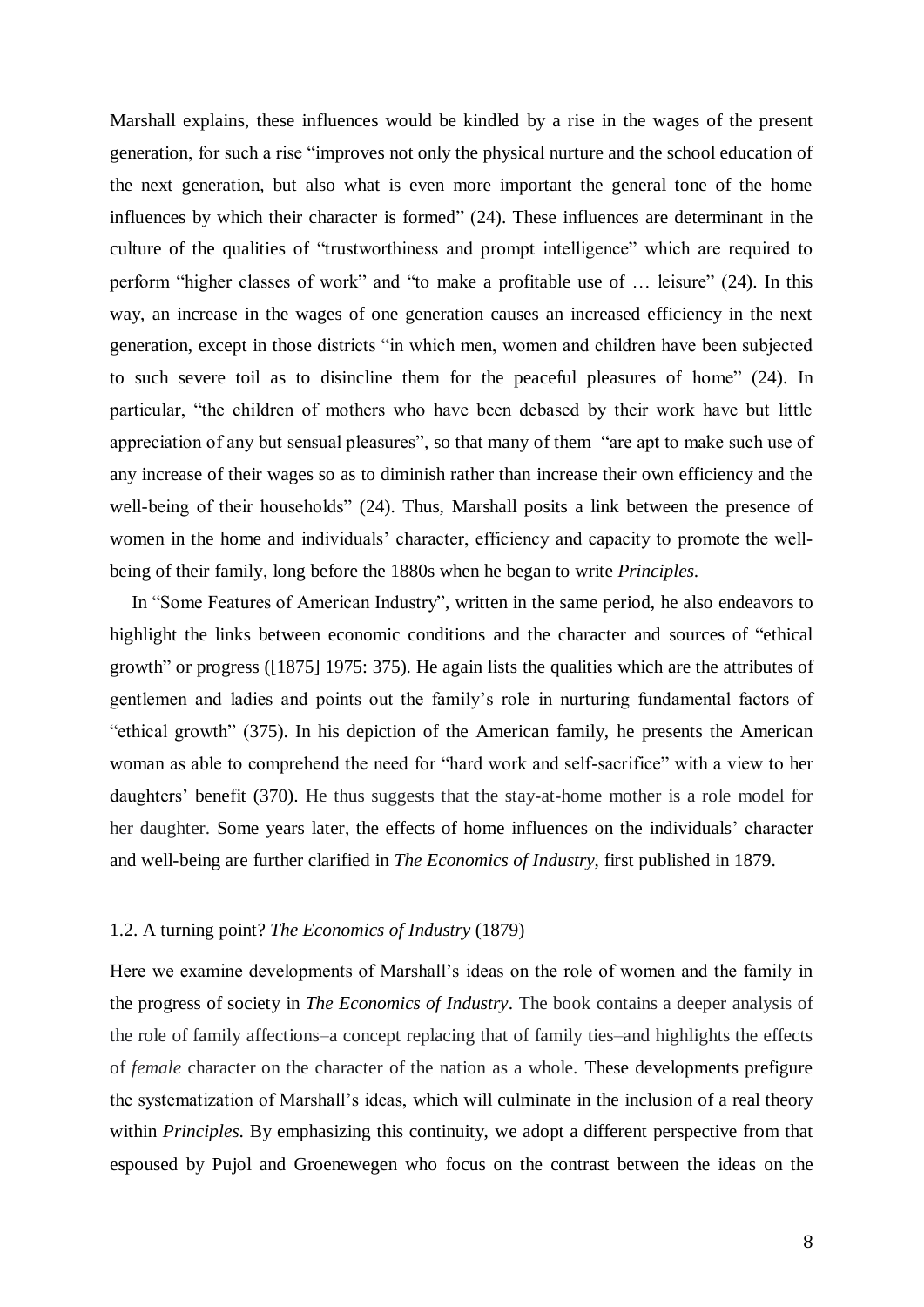inequality between men's and women's wages contained in *The Economics of Industry*, and those later expressed in favor of the control of women's wages in *Principles* (Pujol 1992: 129; Groenewegen 1994: 82–5).

#### *Women's wages versus women's work outside the home*

*The Economics of Industry*, resulting from the joint work of Marshall and his wife Mary Paley Marshall, was published under both their names in October 1879. One of the peculiarities of the book is to contain a paragraph devoted to the analysis of wage inequalities between men and women, as well as ways to reduce these inequalities (A. and M. P. Marshall 1879: 175– 7). This paragraph identifies the reasons why women's wages are lower than those of men when both sexes are doing work of equal value, highlighting two great sources of wage inequality. First, it points out the role of custom, by which "both women and their employers have been in the habit of taking it for granted that the wages of women must be low" (175). Then it explains that the effect of the custom is reinforced by the fact that the "occupations for which women are well fitted are few, and therefore overcrowded and badly paid" (175). Lastly, it presents remedies to women's low wages. While the progress of machinery opens new opportunities of work for women (notably in the domain of telegraphy), women's interventions as teachers in higher education are growing. Moreover, A. and M. P. Marshall encourage the better usage of women's managerial capacities, urging that they be employed in business management.

Marshall would never repeat this type of analysis of wage inequalities between the sexes. This may in part be explained by the fact that the opinions expressed in the chapter were rather more those of M. P. Marshall (Gouverneur 2018: 78-81). Although the joint production was a sales success––it was reprinted nine times between 1879 and 1891 and a revised edition was published in 1881—, A. Marshall never liked the book, criticizing its elementary nature and brevity. Thus, despite continuing high demand, the book was allowed to go out of print in the early 1890s, being replaced by an abridged version of A. Marshall's *Principles of Economics*, published in 1892 under the title *Elements of Economics of Industry* under his name alone. Marshall's attitude may also be explained by the evolution of his own position on women's access to high education, which, as highlighted by McWilliams-Tullberg (1995), underwent significant changes between the late 1870s and the beginning of the 1880s. Before 1877, Marshall, then lecturer at St. John's College in Cambridge, was invested in the fight to promote women's access to higher education, something that can in part be explained by the influence of Henry Sidgwick and several members of the Grote Club heavily involved in the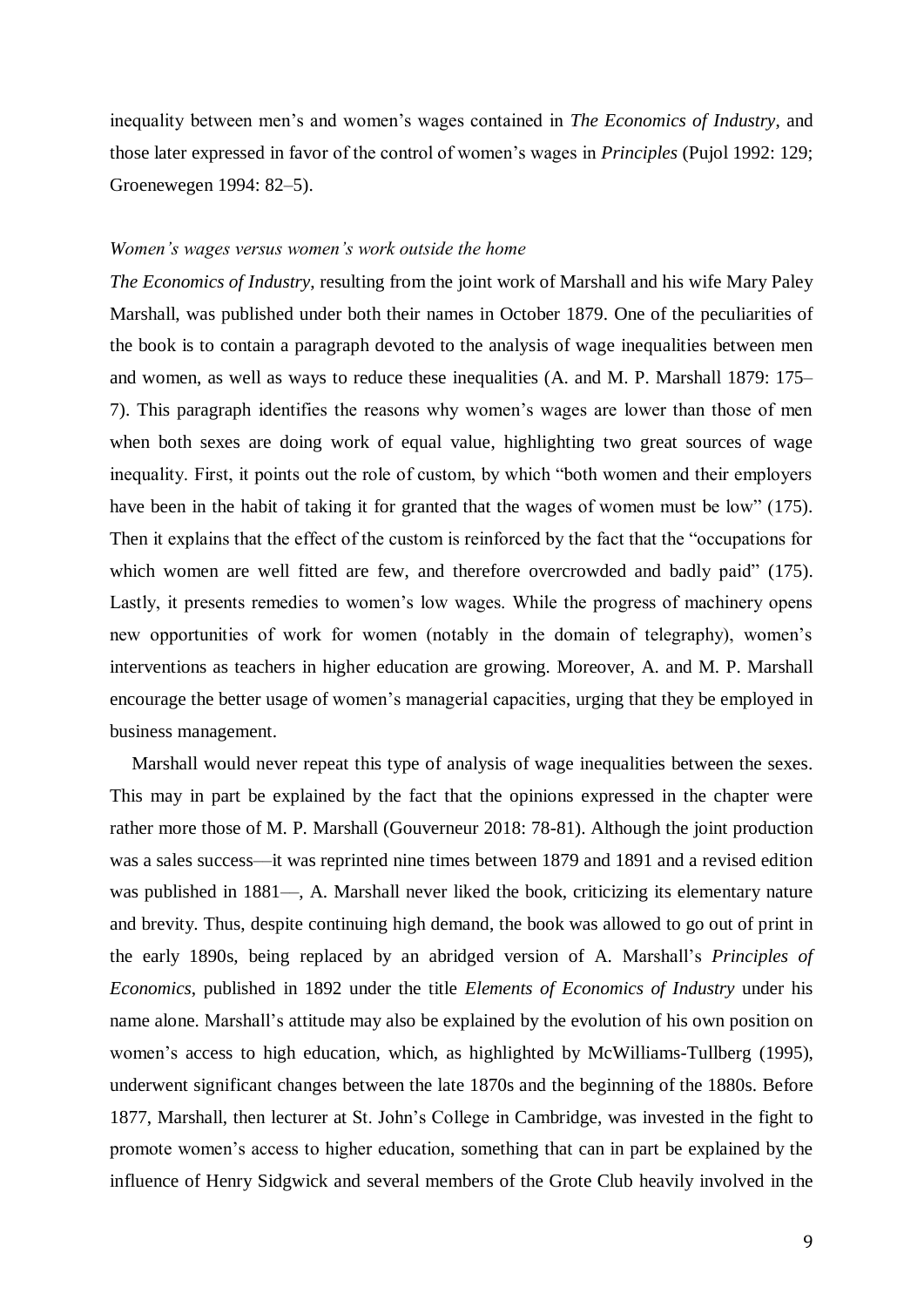women's education movement. His thoughts on the subject underwent a reversal after his move from Cambridge to Bristol College in 1877, Marshall opposing more and more to any activity of women which would interfere with their role within the domestic sphere.

That being said, Marshall's paragraph on women's wages in *The Economics of Industry* co-exists with strong positions against women's work outside the home. This is in part linked to the context surrounding the publication of the book. The campaign for the Nine Hours Bill resulted in the 1878 Factory and Workshop Act, which brought all the previous Acts together in one consolidated form, and again reduced women's and children's hours of labor. Moreover, evolutionary theories had gained further ground during the 1870s. Charles Darwin's famous book *The Descent of Man and Selection in Relation to Sex* was published in 1871.<sup>5</sup> In a paragraph about the differences in the mental powers of the sexes, Darwin explains that the "woman seems to differ from man … chiefly in her greater tenderness and less selfishness", and he presents the traditional sexual division of labor, based on "the present inequality between the sexes", as being an essential part of evolutionary progress (Darwin [1871] 1906: 326–9; Groenewegen 2007: 134). The year 1876 saw the publication of the first volume of Spencer's *Principles of Sociology*, which captivated Marshall (Hodgson 1993: 407). In this book Spencer opines in his theory of social evolution that extra-domestic activities are incompatible with the main social function of women, which is that of reproducers of the "race" (Spencer 1876: 725–44). As regards the education of women, he considers that they must only be able to grasp all the elements relating to the domestic sphere, this being all that a good education of children entails (769). Three years later, in *The Data of Ethics* (June, 1879), published some months before *The Economics of Industry* (October, 1879), Spencer clearly distinguishes the mother's from the father's duties within the home (Spencer 1879: 24, see also 70, 261, 264). A good mother is one who, "ministering to all the physical needs of her children, also adjusts her behavior in ways conducive to their mental health"; a bad father "is one who ... does not provide the necessaries of life for his family" (25). Several passages of *The Economics of Industry* echo these views of differentiated sex roles as regards progress in the well-being of the working class.

<sup>5.</sup> As Groenewegen has argued, there is no factual evidence indicating precisely when Marshall read or reread *The Descent of Man* (Groenewegen 1995 : 500).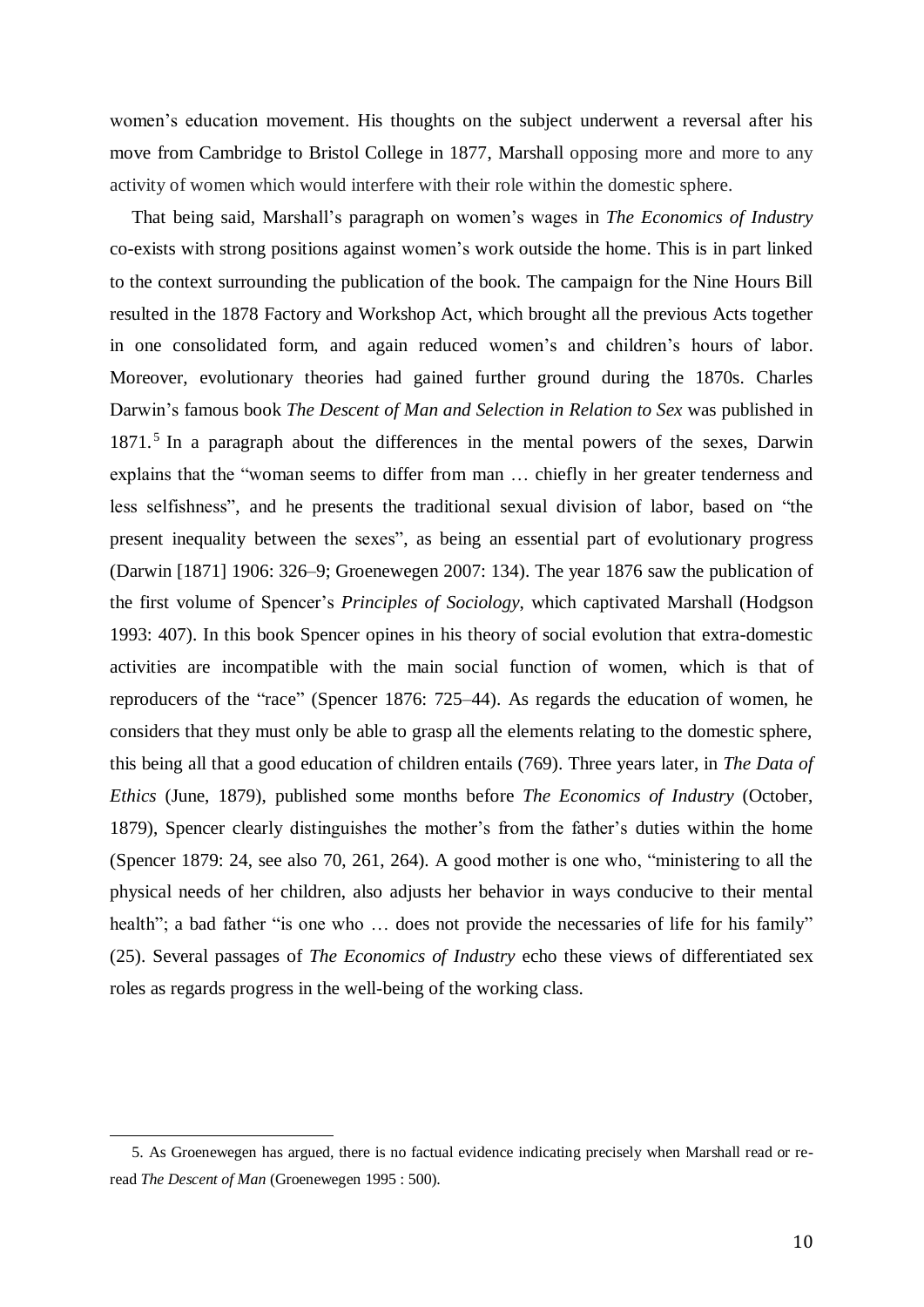#### *Family affections, mothers' influences and progress*

In the introduction of *The Economics of Industry*, A. and M. P. Marshall explain that the science of economics is concerned with that part of "human well-being" which is directly connected with the acquirement of material wealth (A. and M. P. Marshall 1879: 5–6). Its subject matter is thus wealth, including material wealth as well as personal wealth, the latter consisting of the physical, mental and moral faculties that contribute to make men efficient in the production of material wealth. Therefore, the attainment of the economic conditions of well-being is inseparable from the nurture of varied faculties and, more generally, the culture of the character of the people. Indeed, "the efficiency of man's labour in production" depends on "his physical strength and energy, his knowledge and mental ability and his moral character" (9). The growth of these elements is in great part conditioned by family-related decisions and the childhood environment.

In line with the ideas expressed in *Lectures to women*, A. and M. P. Marshall explain that "the efforts of the legislator and of the moralist should be directed towards improving the character of the people; and towards discouraging … the rapid increase of numbers" (30). Members of the working class are often deprived of the sense of family responsibility and of the faculty of forethought which would lead them to start a family only if they were able to feed and educate their children. They should be unwilling to marry without being capable of attaining "a certain amount of necessaries, comforts and luxuries of life", the chief of them being "a good physical, moral and mental education for [the man's] children" (28, 32). In this sense, "economic progress depends much on changes in the Standard of Comfort of the people, and therefore on the strength of their family affections" (28, 38). In case of a "high Standard of Comfort … social opinion requires parents to provide wholesome rooms, nourishing food and a good education to their children", thus favoring their future efficiency as workers (102). Parents' natural instincts are an essential cause of the supply of unskilled labor. A rise in wages would thus not "fail to benefit" the next generation of workers "except in districts in which men, and, what is perhaps more important, women have been rendered hard, coarse and reckless by the nature of their occupations" (102). As for the supply of skilled labor, it rests on parents' investment of capital in the education of their children, which depends on their resources as well as their capacities for forethought––that is, their ability to discount future advantages to their children at a low rate of interest––and self-sacrifice, traits that are lacking in the lower classes (106–7). Family affections are also a driving force for the accumulation of capital, in the sense that "those who are anxious for the well-being of others are more likely to save than to spend all their incomes" (38). The "affection for others" gives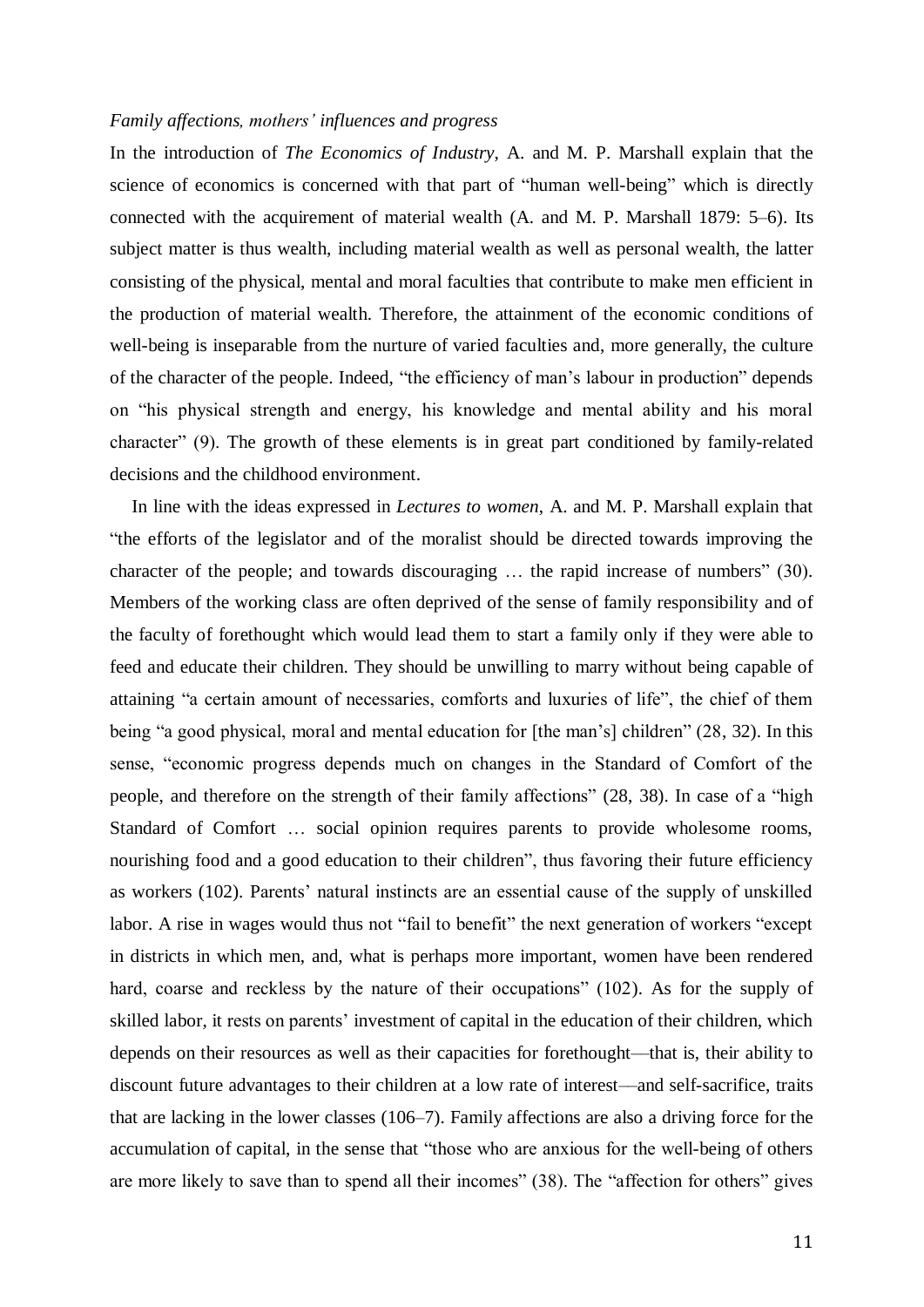a chief motivation for saving, by increasing the male breadwinner's "will to save for the benefit of his children … and invest personal capital in them" (38).

Defending the male-breadwinner model, A. and M. P. Marshall suggest that the wife should not participate in the family income (102). Even though they recognize that "when the laborer's wife and children can earn good wages, he may be able to bring up his family in comfort even when his own wages are low", they consider that "this correction is of much less importance than at first sight appears" (102). A mother working for wages neglects the part of the household work which "would promote the health and the moral, if not the intellectual education of her children" (102). Moreover, some of her wages would be wasted by hiring domestic servants to do the rest of the domestic tasks (102). Thus, the gains obtained through the wife's work outside the home, equivalent to the opportunity cost of the woman staying at home, would be lower than expected. By breaking the family tie and disrupting domestic life, married women's work damages the physical, mental and "moral well-being" of the children, as well as their efficiency as future workers (102). Several passages of *The Economics of Industry* develop the idea, present already in "The Theory of the Foreign Trade" ([1873–7] 1975), that home influences, and particularly the mother's influences, play a decisive role in the formation of the character and efficiency of production. Thus, "a man's physical and moral qualities depend chiefly upon the character of his home in youth … if his mother had energy and kindness and honesty, he is pretty sure to have these physical and moral qualities which are a necessary condition of industrial efficiency" (110). More generally, "the character of a nation depends chiefly on that of the mothers of the nation––on their firmness, and gentleness and sincerity. It is in childhood, and at home, that the workman must learn to be truthful and trusty, cleanly and careful, energetic and thorough, to reverence others and to respect himself" (12). Home influences are decisive for developing in children the qualities of gentlemen such as trustworthiness, unselfishness and self-respect.

Some years later, in "Three Lectures on Progress and Poverty" (1883), Marshall would reiterate his point by linking the progress of society to the character of women. According to him, "Progress in general and the abolition of poverty depend above all things on the strength and gentleness and purity and earnestness of the women of England"; indeed, "[i]t is they that form character when it is most plastic", so that "[i]f the mothers of a nation are ignoble that nation must fall; if they are noble it must rise" (Marshall 1883: 210). In embarking on writing his *Principles* in the early 1880s, Marshall then sets out to systematize his ideas on the role of women and the family in the progress of society, so much so that they give form to a real theory, located at the heart of his analysis of well-being and progress.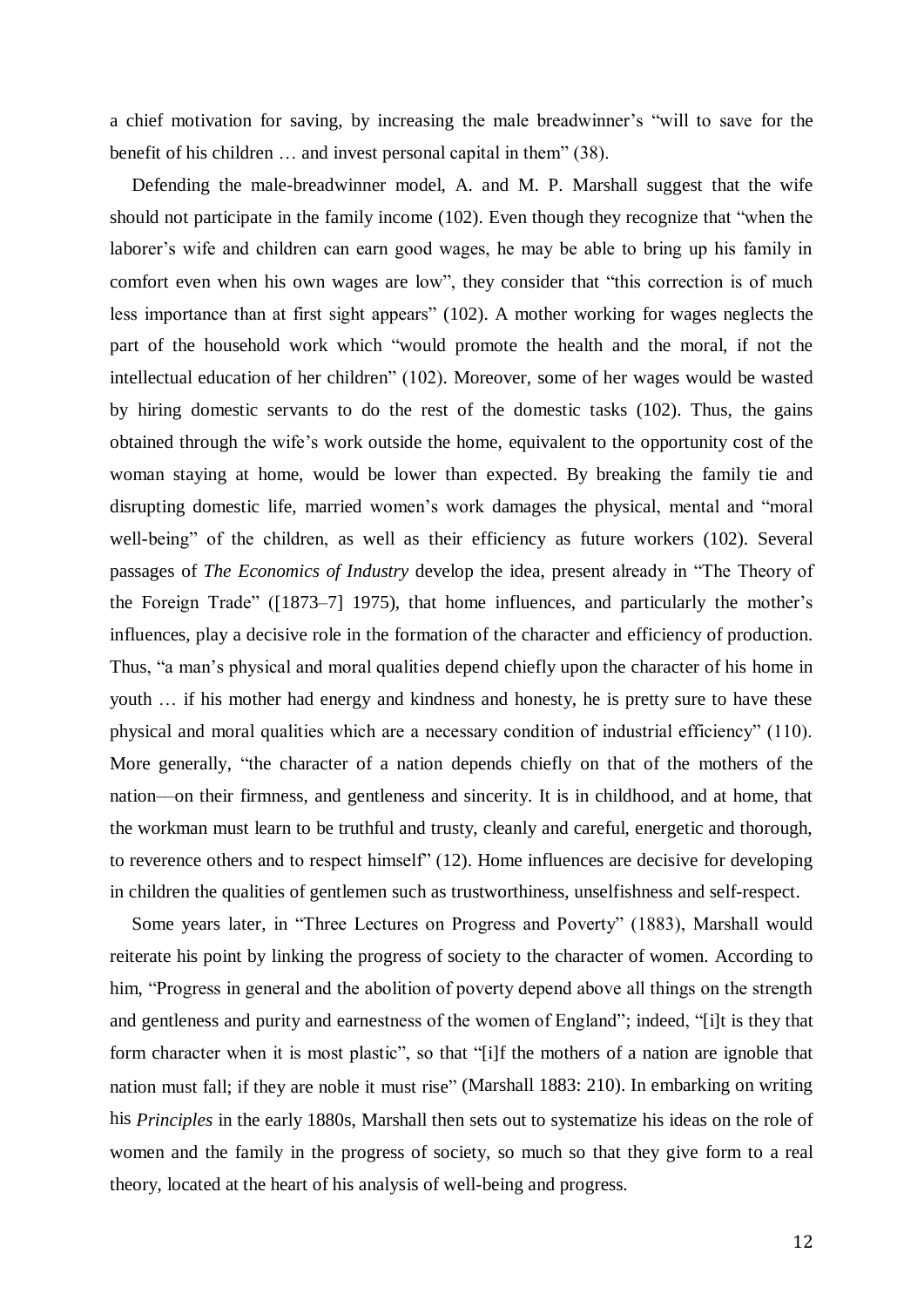#### **2.** *Principles***: Theorizing the role of women and the family in the progress of society**

The *Principles* expound an analysis of well-being and progress which has been significantly refined. Well-being and progress appear as multifaceted concepts, marked by the influence of both evolutionary theories and eugenics, the latter field emerging in the 1880s. Galton, upon whom ideas about the heredity of character had already had a certain impact, described his social thought as "eugenics" in 1883, after the death of his cousin Darwin. He thus sought to found "the science which deals with all influences that improve the inborn qualities of a race" (Darwin [1871] 1906: 135–6; Galton 1904: 1). As early as the first edition of *Principles*, Marshall, contrary to Galton, insists on the importance of avoiding the degradation of nature by improving nurture (Aldrich 2019: 13). He would take careful note of further developments in the field of eugenics, and the changes made in the subsequent editions of *Principles* aim in large part at integrating these developments as he saw them (Groenewegen 1994: 101; 2007: 134). They concern in particular his vision of the progress, which, as we will see, may be understood as the progress of well-being, and that Marshall presents, in line with his previous work, as largely dependent upon family affections and the mother's influences.

#### 2.1. The progress of well-being as the ultimate aim of economics

Through the different editions of *Principles*, Marshall's definition of well-being has evolved. The successive clarifications bring as many improvements in his analysis of well-being and progress, and highlight the role of education in the elevation of the character and development of the faculties of both sexes. If this analysis still gives a central place to the fight against poverty, it insists even more on the determining effect of the individuals' environment, in particular the family environment, on the quality of the population.

#### *Marshall's definition of well-being*

<u>.</u>

As early as the first edition of *Principles*, Marshall stressed the role played by economists in the attainment of "the higher well-being of man" (Marshall 1890: 4; 1961: 4).<sup>6</sup> Later, in the fifth edition of *Principles*, he added a chapter which seeks to identify "the order and aims of

<sup>6.</sup> Although in 1874, in an article published in the Labour newspaper *Bee-Hive*, Marshall wrote that the science of political economy must leave to her "sister", "the Science of Ethics", the task of answering "questions of moral principles", he later defined ethics as the "mistress" of economics (Marshall [1874] 1993: 128; 1893: 389). This shows the preponderant role that he gives to ethics in defining the objectives to be achieved (see also on this point Coats and Raffaelli 2006).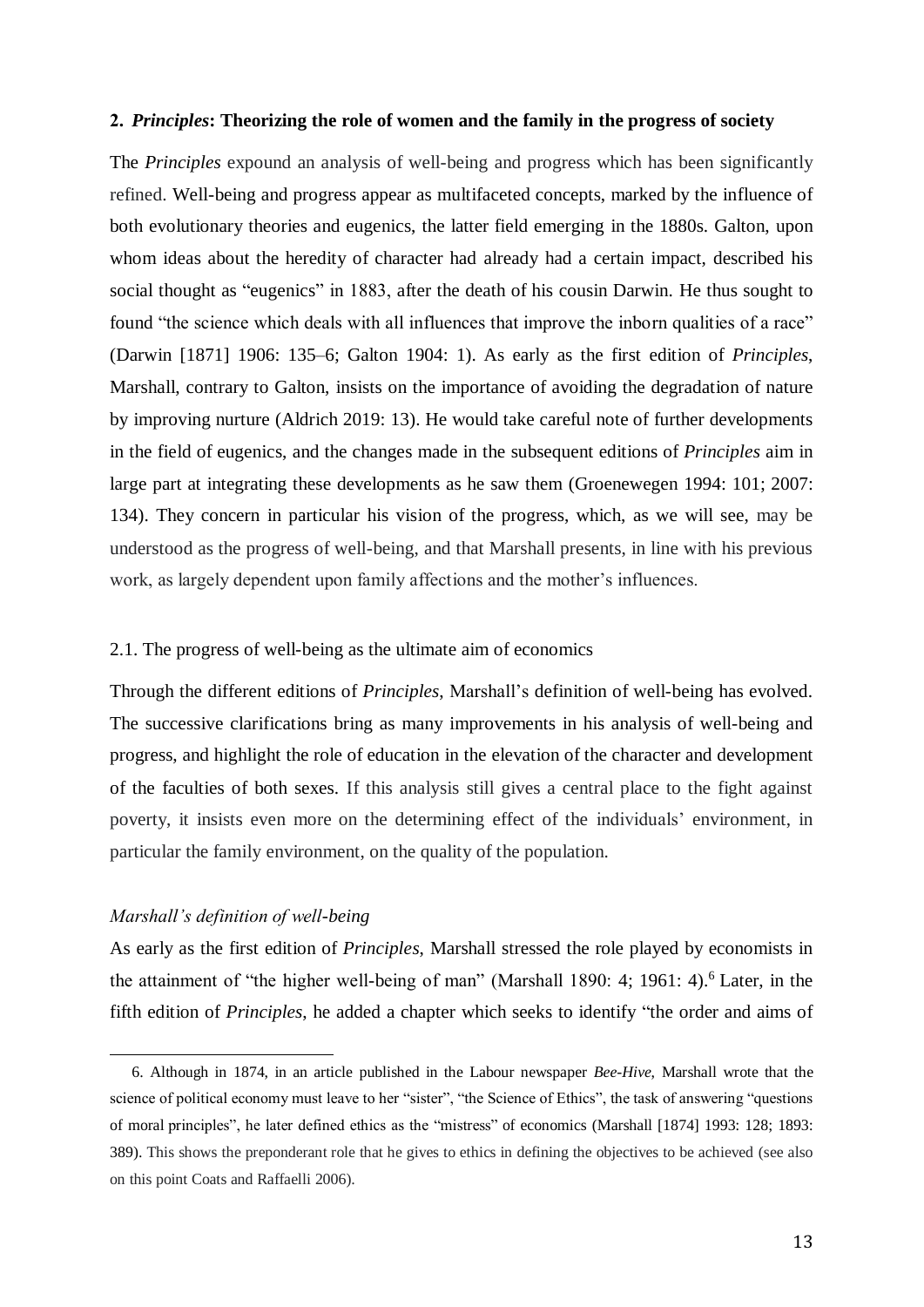economic studies" (Chapter IV, Book I, 1907: 38–48; 1961: 38–48). Economics can then be defined–in the words of Rozenn Martinoia–as a scientific tool in the service of a normative end, the higher "wellbeing of the present and coming generations" (Marshall 1907: 38, 46; 1961: 38, 46; Martinoia 2006: 94, 2010: 1). Marshall puts emphasis on the case of young people, "whose faculties and activities are of the highest importance both to the moralist and the economist", so that "the most imperative duty of this generation is to provide for the young such opportunities as will both develop their higher nature and make them efficient producers" (Marshall 1891: 748; 1961: 720). The economist has "to inquire whether the present industrial organization might not with advantage be so modified as to increase" these so-called opportunities; for, indeed, "the argument that if such a change had been beneficial, it would have been already brought about by the struggle for survival, must be rejected as invalid" (1890: 308; 1961: 248). Challenging social Darwinism, Marshall states that there is room for favouring the "true progress of the human race" (1895: 81; 1961: 20)<sup>7</sup>: by modifying "circumstances" and "character" it is possible to "bring about new conditions of life still more favourable to character" and "to the economic, as well as the moral, well-being of the masses of the people" (1907: 48; 1961: 48). The fifth edition of *Principles* thus brings to light a bidimensional definition of well-being, the concept designating both the economic well-being, measured by the surplus of economic agents and the national income, and the moral wellbeing, made up of non-measurable elements such as mental strength, moral health and selfrespect. In the sixth edition of *Principles*, Marshall adds that "progress may be hastened by … the application of the principles of eugenics to the replenishment of the race from its higher rather than its lower strains, and by the appropriate education of the faculties of either sex: but however hastened it must be gradual and relatively slow" (1910: 248; 1961: 248). This extract illuminates his growing attachment to the eugenicist views on the amelioration of the human race as well as to the idea that progress rests on men and women being educated to accomplish distinct roles. 8

<sup>7.</sup> It may seem paradoxical that Marshall's endorsement of Spencer's theses goes hand in hand with a critique of Social Darwinism. Spencer is known to have advocated absolute laissez-faire. However, his position evolved in favor of a certain interventionism in the late 1880s (Becquemont 1996: 83-8).

<sup>8.</sup> The theory of a need for the differential education of men and women is close to the views defended by the conservative stance of the eugenics movement, which would emerge in the first quarter of the twentieth century. The Eugenics Education Society, created in 1907, was presided over from 1911 to 1928 by Leonard Darwin, the son of Charles Darwin. The conservatives militated for the preservation of sexually differentiated social roles, opposing women's access to higher education and considering that the exercise of managerial duties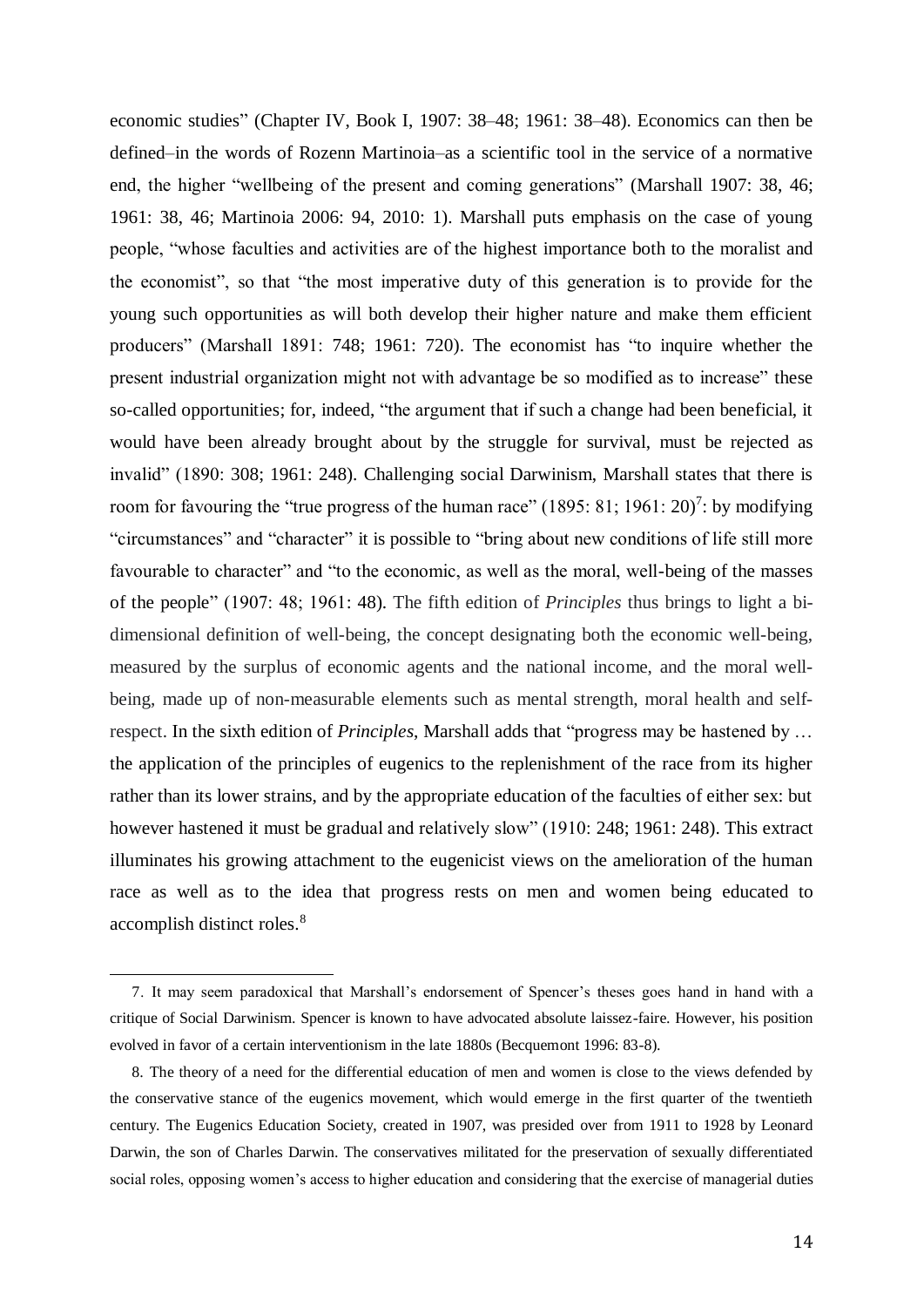For Marshall, progress in well-being requires above all the remedying of social problems. He considers that the economist must provide "guidance in the practical conduct of life, and especially of social life" (Marshall 1895: 118; 1961: 42). The great problem of the time is poverty. As Marshall explains,"'the destruction of the poor is their poverty' and the study of the causes of poverty is the study of the causes of the degradation of a large part of mankind" (1890: 2–4; 1961: 3). Hence the importance that he attaches to the study of "the growth of population in numbers, in health and strength, in knowledge, ability, and in … character" (1895: 215, 252; 1961: 139, 173). Economics is a study of human beings which aims at solving human beings' practical problems (1890: 1; 1961: 1). This implies taking into account the importance of "ethical forces", including the sense of family obligation and family affections, as among the motives influencing the actions of individuals (1890: vi; 1961: vi). They play in particular a role in improving the quality of the population.

#### *Improving the quality of population*

l

On the issue of population growth, Marshall lays emphasis on the effect of family-related decisions, urging people to delay marriage and reduce family size through self-control. According to him, "there is no doubt that the parents can often do better in many ways for a small family than a larger one. … [A]n increase in the number of children who are born causes an increase of infantile mortality; and this is an unmixed evil" (1890: 257; 1961: 202). But while "persons with a high sense of duty, are especially likely to be influenced by the doctrine that large families are injurious to the world and that they can do better for a small than for a large family", the mass of the poor laborers have to be educated; Marshall continues, "we must affirm with Mr Galton that if the doctrine were to be acted on generally by the upper part of the nation including the great body of the more intelligent and capable artisans, but not the lowest classes, it would cause the race to decay" (1890, 256; deleted in the third edition). Pointing to childhood education and environment as being among the main causes affecting the character, Marshall then departs from the eugenicists on an important point. Rather than the hereditary transmission of characters, he insists on the influence of environmental factors on character, echoing in this respect the hygienists of the time (Martinoia 2010: 13–4). In the lower ranks of society, "[m]any of the children … are

could only divert them from "their natural and most glorious burden", namely the reproductive function. In the same way, women's work in factories was considered to lead them to neglect their "natural … maternal duties" (Whetham 1909: 198–201, 210–11, 220; Kevles [1885] 1995: 89).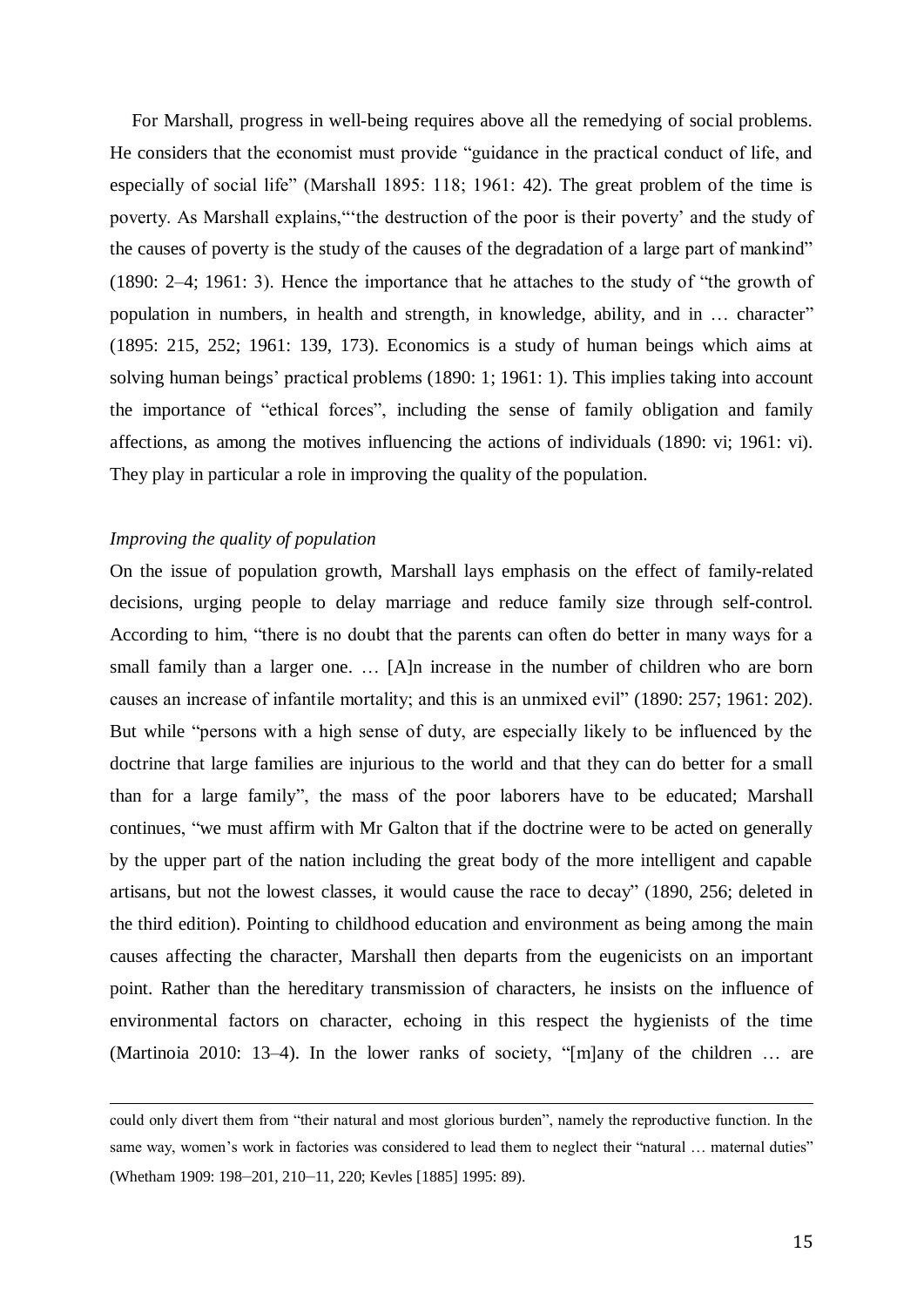imperfectly fed and clothed; they are housed in a way that promotes neither physical nor moral health; they receive a school education which … goes only a little way; they have few opportunities of getting a broader view of life or an insight into the nature of the higher work of business, of science or of art; they meet hard and exhausting toil early on the way, and for the greater part keep to it all their lives" (Marshall 1890: 2, 590; 1961: 2, 562). Conversely, the children of parents who have grown up under wholesome influences "are likely … to be better nourished and better trained; to acquire more wholesome instincts; and to have more of that regard for others and that self-respect which are the mainsprings of human progress" (1895: 329; 1961: 248). Indeed, "the son of the artisan has further advantages" than the son of the ordinary laborer since "[h]e generally lives in a better and cleaner house, and under material surroundings that are more consistent with refinement than those with which the ordinary labourer is familiar"; moreover, "[h]is parents are likely to be better educated, and to have a higher notion of their duties to their children; and ... his mother is likely to be able to give more of her time to the care of her family" (1890: 592; 1961: 563–4). This idea of the need to improve childhood education and home influences in the lower classes underpins Marshall's entire analysis of the role of women and the family in the progress of society.

#### 2.2. Two sources of progress: Family affections and the mother's influences

Marshall mentions two sources of progress located in the family unit. While family affections largely explain the investment of capital in the education of children, the mother's influences have a determinant role in what he calls general education.

#### *Family affections, self-sacrifice and the education of children*

<u>.</u>

Poverty, according to Marshall, is a cumulative phenomenon. People who have been deprived of the opportunity to develop their nature have less power to provide for the material wants of their children or develop their abilities. Indeed, "the investment of capital in the rearing and early training of the workers of England is limited by the resources of parents … by their power of forecasting the future, and by their willingness to sacrifice themselves for the sake of their children" (Marshall 1890: 282, 590; 1961: 561–2, 660–1).<sup>9</sup> Conversely, "any change

<sup>9.</sup> Bowman draws the conclusion from these remarks that private parental initiative is inefficient and therefore State intervention is necessary (Bowman 1990, 35–44). Here we put more emphasis on Marshall's recommendations for getting parents to play their role in the investment of capital in children's education. We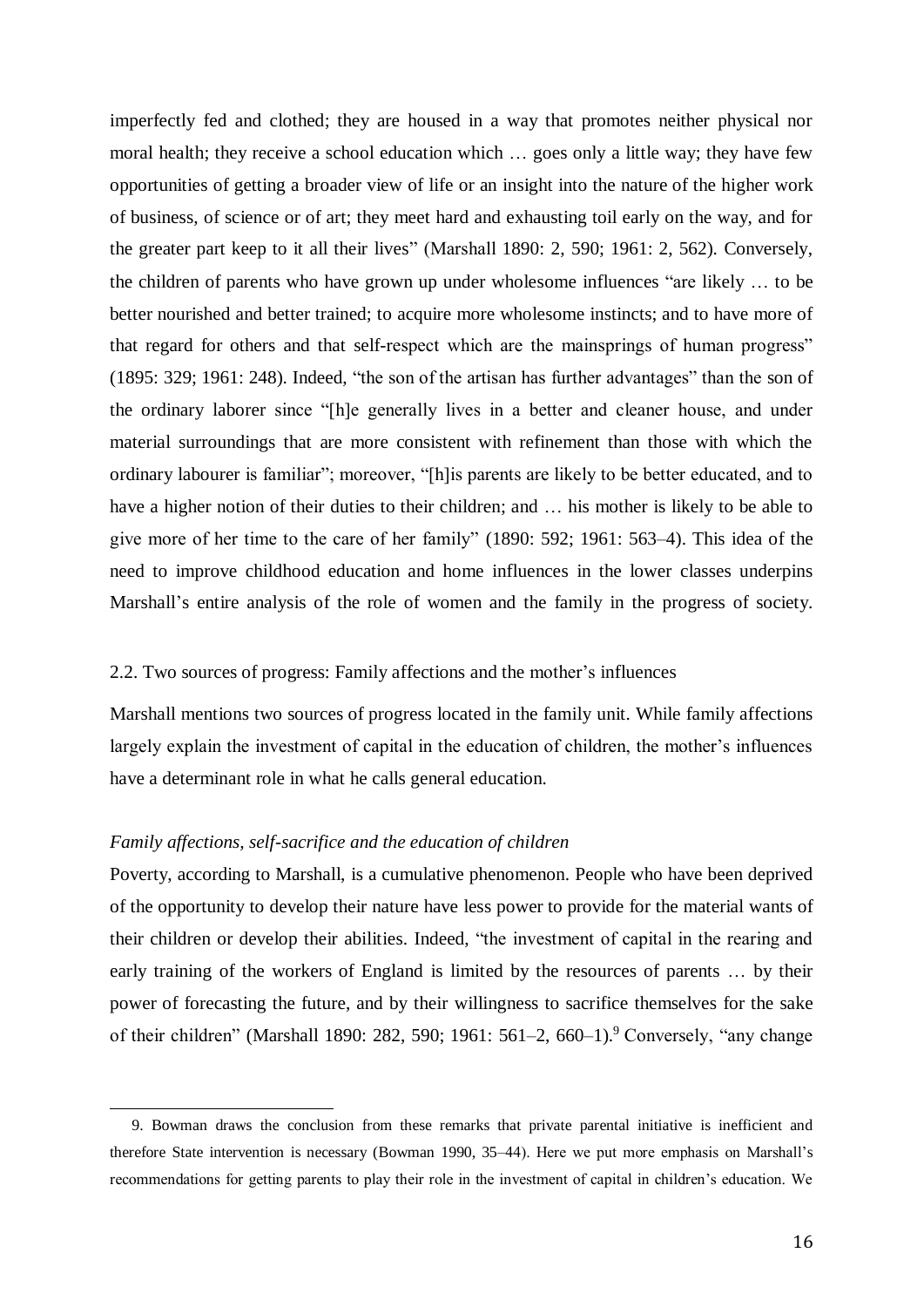that awards to the workers of one generation better earnings, together with better opportunities of developing their best qualities, will increase the material and moral advantages which they have the power to offer to their children: while by increasing their own intelligence, wisdom and forethought, such a change will also to some extent increase their willingness to sacrifice their own pleasures for the well-being of their children" (1890, 591; 1961, 562–3). In so far as "increased wages are used to improve the physical, mental and moral strength of the present rising generation … high wages are a cause of that efficiency and 'social morality' which enable wages to be permanently high".<sup>10</sup> In this sense, "the power of rightly using such income and opportunities, as a family has, is in itself wealth of the highest order"; but it is "of a kind that is rare in all classes" (1898: 720; 1961: 720). The investment in the rearing and education of children depends on two faculties that are little developed in individuals: first, the "telescopic faculty", which gives "the power of realizing the future" by estimating "at a high rate future ills and benefits", and rests on prudence, temperance and "self-control" (1890: 611–2; 1961: 680); second, the propensity to selfsacrifice, which refers to the action of "family affections" that are as "fairly regular" as economic laws, and impacts "the accumulation of "material" capital *for* children––by inducing the man "to work and save in order to secure a future provision for his family" (1890: 611–2; 1961: 680)––and the accumulation of "personal" capital *in* them (1890: 590, 701; 1961: 562, 660–1).

Marshall thus describes an "economic man" who is not perfectly selfish (Marshall 1885a: 28), including among the influences which govern such a man's actions the "ethical forces" or altruistic motives which lead to "self-sacrifice and devotion" (Marshall 1890: vi; 1961: 6). This, then, is not an "abstract man" but "a man of flesh and blood", who is not below delight "in sacrificing himself for the good of his family" and "the love of a virtuous life for its own sake" (1895: 89; 1961: 6, 27). Marshall's words in a letter dating from 1902 take on their full meaning here. Marshall claims to be following the line of "mere Darwinianism", considering that Darwin "seems to me to have … emphasize[d] the dominance of sacrifice for future generations as an or even the essential element of progress".<sup>11</sup> With regard to the investment of personal capital in children, family affections prevail over the pursuit of self-interest, and

 $\overline{a}$ 

thus agree with Nishizawa who has argued that, for Marshall, the family and the individual are central and strategic to economic progress and growth (Nishizawa 2002: 307).

<sup>10.</sup> Marshall 1885[1996], Letter 160: To the editor, *The Times*, 30 May, "The Present Position of Political Economy": 193. See also Marshall 1890: 295; 1961: 229–30.

<sup>11.</sup> Marshall (1902) 1996, letter to B. Kidd, Vol. 2: 385; cited in Martinoia 2006: 95.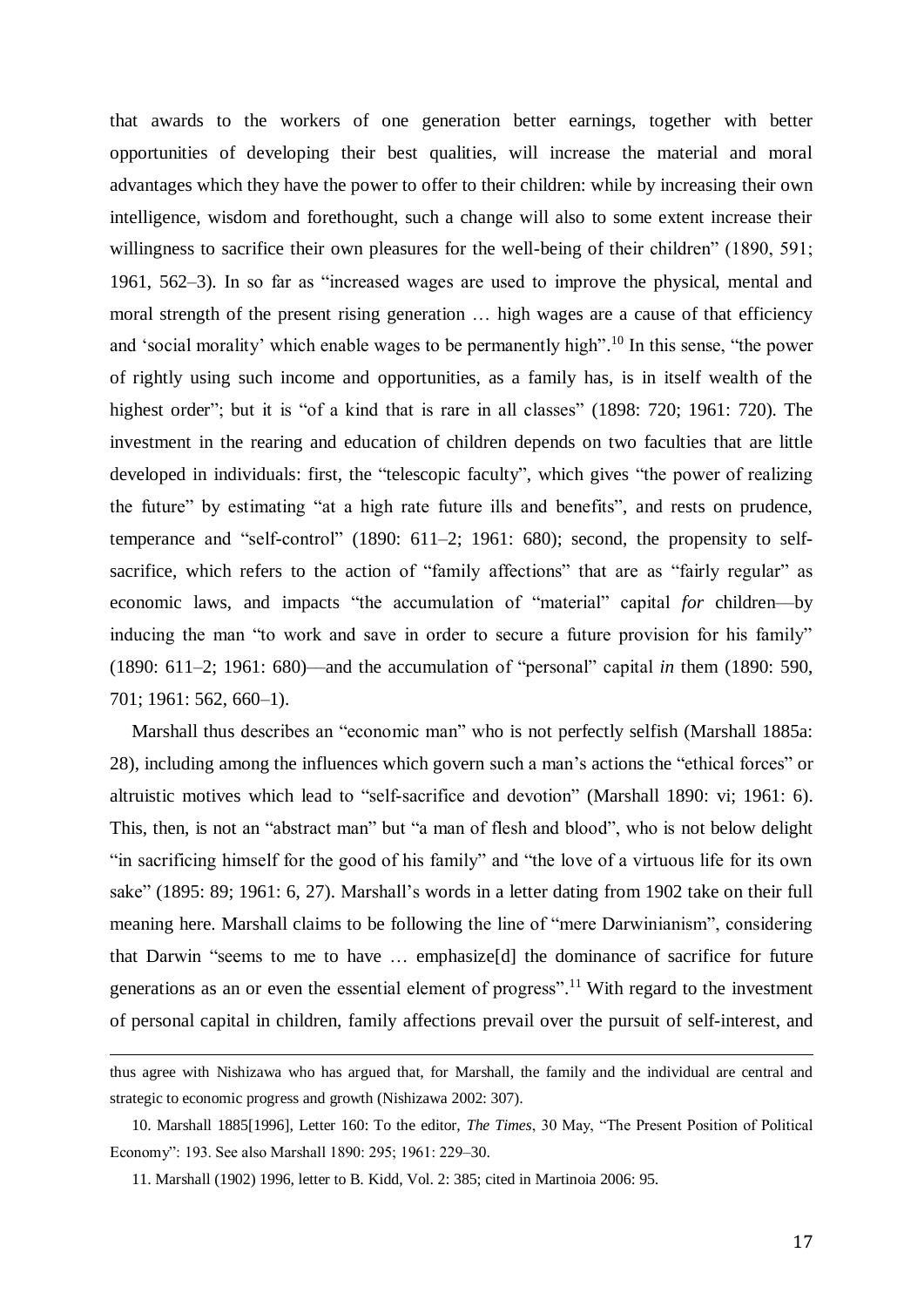they are therefore an essential cause of "economic progress" (1907: 668; 1961: 668).<sup>12</sup> As Marshall explains, "many first-rate abilities go for ever uncultivated because no one, who can develop them, has had any special interest in doing so"; "the only persons, who … are very likely to invest much in developing the personal capital of a youth's abilities are his parents" (1891: 705; 1961: 661). No future returns can be expected from such an investment, since "whoever may incur the expense of investing capital in developing the abilities of the workman, these abilities will be the property of the workman himself"; therefore, "those who bear the expenses of rearing and educating him receive but very little of the price that is paid for his services in later years" and their "virtue ... remains for the greater part its own reward" (1890: 588-9, 593–4; 1961: 560–1, 565).

Marshall distinguishes two types of education and abilities. The investment of capital in the technical education of children develops the "specialized ability", namely "that manual dexterity and that acquaintance with particular materials and processes which are required for the special purposes of individual trades" (1890: 263; 1961: 207). Though both parents participate in the sacrifice, Marshall suggests that it is the role of the male-breadwinner to support the payment for the studies of "his son" (1890: 701; 1961: 660–1). "General ability", meanwhile, consists of "those faculties and that general knowledge and intelligence which are in varying degrees the common property of all the higher grades of industry" (1890: 263; 1961: 207). Its development occurs in the family and depends greatly on the preservation of home influences.

#### *Home influences and general ability*

<u>.</u>

In *Principles*, Marshall develops his argument against overwork, of which he increasingly points to the destructive effect on the influences of the home and the mother, and more generally on the progress in the quality of life. He adds the following statement in the second edition of *Principles*: "very little account is taken of the evil effects of the overwork of men on the well-being of the next generation; although the hours of children are regulated by law in their own interests, and those of women in the interests of their families" (Marshall 1891: 740; 1907: 694). The sentence is included in the chapter entitled "Progress in relation to standards of life" when it is added in the fifth edition; and in the sixth edition it finally

<sup>12.</sup> The term "economic progress" is added in the fifth edition of *Principles*, in which the initial chapter entitled "The influence of progress on value" is divided into two chapters, Book VI, chapter XII, entitled "General influences of economic progress" and chapter XIII, entitled "Progress in relation to standards of life".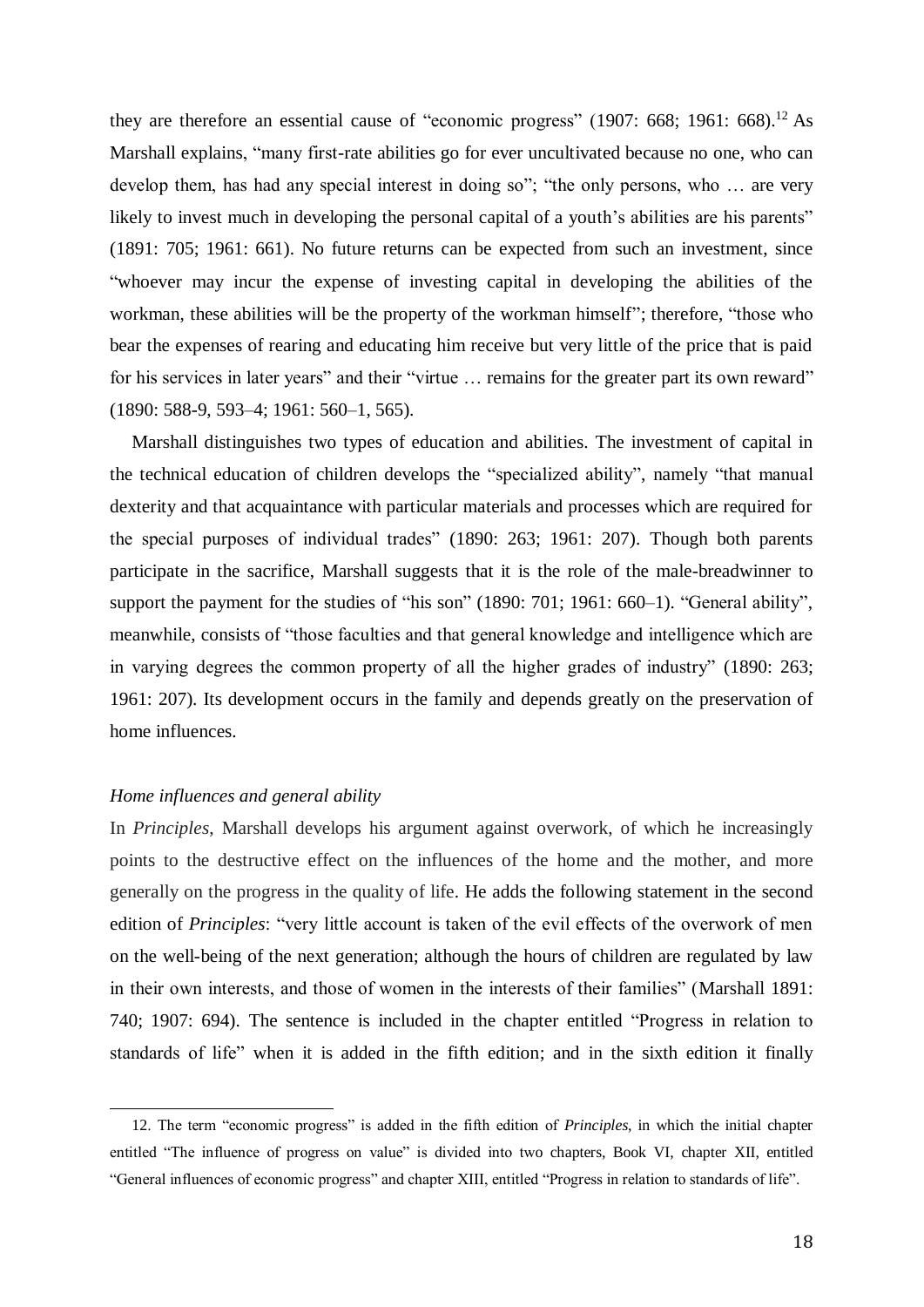becomes: "[t]he coming generation is interested in the rescue of men, and still more in that of women, from excessive work" (1910: 694; 1961: 694). Rescuing parents from excessive work is necessary to increase efficiency and strengthen the character of the producers of the coming generation, thus saving them from "living in a home in which the father and the mother lead joyless lives"; indeed, "[a]ble workers and good citizens are not likely to come from homes from which the mother is absent during a great part of the day; nor from homes, to which the father seldom returns till his children are asleep" (1891: 748; 1961: 720–1).

Among the influences shaping the character, those of the family, especially the mother, play a decisive role: "[g]eneral ability depends largely on the surroundings of childhood and youth", and "[i]n this the first and far the most powerful influence is that of the mother"  $(1890: 263; 1961: 207).$ <sup>13</sup> Notably, "self-mastery", this "important condition for the highest work", depends on the "elevation of the ideals of life", due in great part to "the influence of the mother in early childhood" (1890: 251–2; 1961: 198). It follows that "in estimating the cost of production of efficient labour, we must often take as our unit the family"; "the cost of production of efficient men" cannot be treated "as an isolated problem; it must be taken as part of the broader problem of the cost of production of efficient men together with the women who are fitted to make their homes happy, and to bring up their children vigorous in body and mind, truthful and cleanly, gentle and brave" (1890: 592–3; 1961: 564). Marshall includes among the "necessaries for the efficiency of an ordinary agricultural or of an unskilled town labourer and his family … a sufficient freedom for his wife from other work to enable her to perform properly her maternal and her household duties" (1890: 123; 1961: 69). He believes that "the degradation of the working classes varies almost uniformly with the amount of rough work done by women"; women subjected to too hard working conditions lose their "tender and unselfish instincts" and are "hardened by the strain and stress of unfeminine work" (1890: 592; 1961: 564).<sup>14</sup> They can no longer fulfill their "duty of building

<sup>13.</sup> Even more so than Galton, Marshall believes in the strong influence of the mother on her children: "According to Galton the statement that all great men have had great mothers goes too far: but that shows only that the mother's influence does not outweigh all others; not that it is not greater than any one of them. He says that the mother's influence is most easily traceable among theologians and men of science, because an earnest mother leads her child to feel deeply about great things; and a thoughtful mother does not repress, but encourages that childish curiosity which is the raw material of scientific habits of thought" (Marshall 1890: 263; 1961: 207).

<sup>14.</sup> This reference to the tender and unselfish instincts of women re-echoes Darwin's remarks about mental differences between the sexes in *The Descent of Man* (see section 1.2.).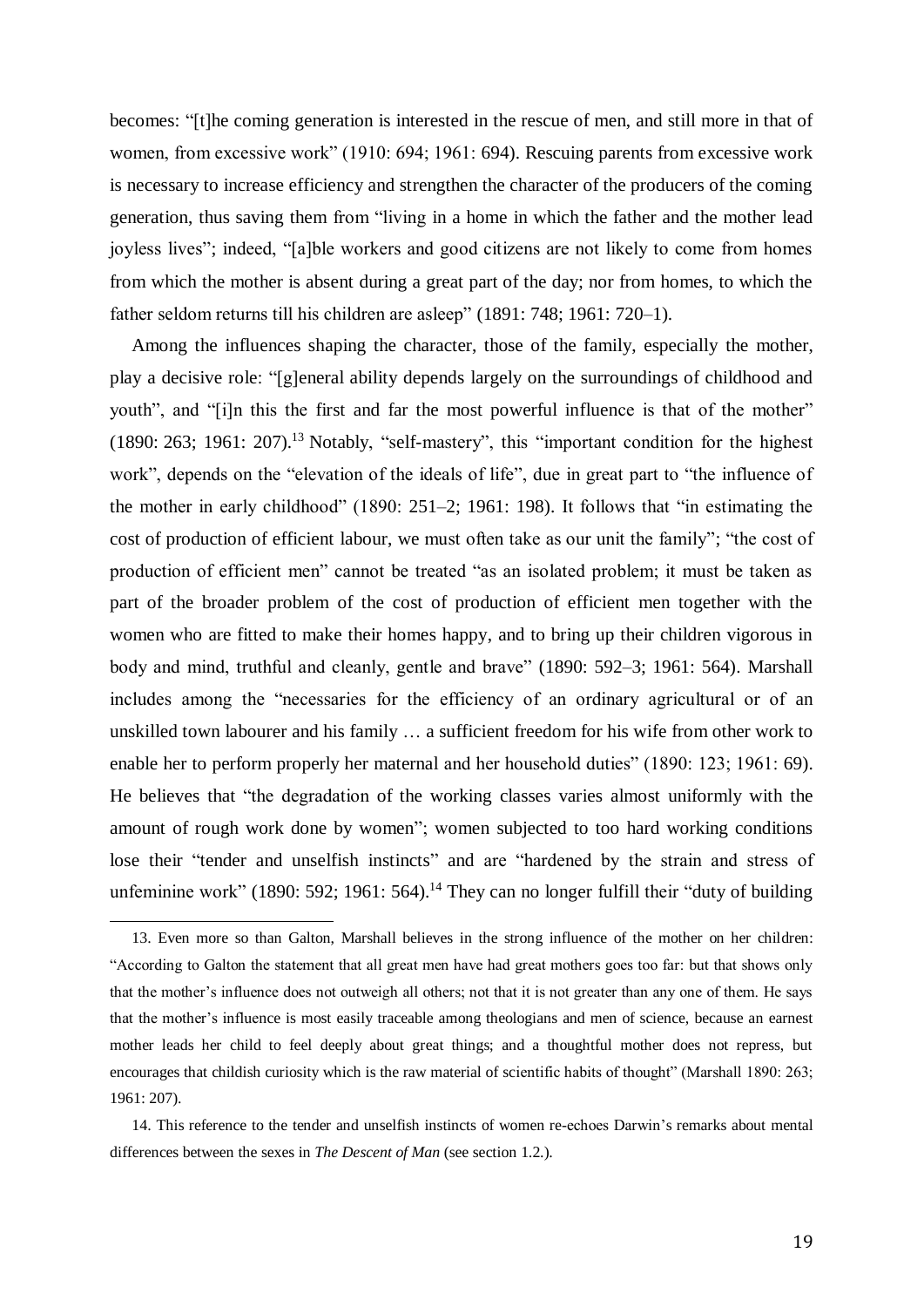up a true home, and of investing their efforts in the Personal capital of their children's character and abilities" (1890: 727–8; 1961: 685). Conversely, though more severe restrictions of women's work would probably "lessen the national dividend", it would be only temporarily, until the woman's presence at home would exert "its full effect" on the character and "efficiency of the workers", so that "even from the point of view of material production, there would be no ultimate loss" (1891: 740; 1961: 694).

The limitation of women's hours of labor must be supplemented by the control of their wages (Pujol 1992: 128; Groenewegen 1994: 90). Indeed, the rapid rise of women's wages compared to those of men is a "gain" insofar as it develops their faculties, but an "injury" insofar as it tempts them to desert the home (1890: 727–8; 1961: 685). It causes infant mortality (1890: 252–3) by inducing women to "neglect their family duties in order to earn money wages" (1891: 256–7; 1895: 280, 594; 1961: 198, 529). As Reisman has argued, there is here both a substitution effect––the opportunity cost of spending time at home rather than at work is all the higher—and an income effect—the family money income increases all the more through women's work (Reisman [1987] 2011: 49–50). It is therefore necessary to modify incentives by keeping women's wages low, thus preventing them putting their natural duties behind the attractions of "dearly bought wages" (Marshall 1890: 263). The question then arises of whether and how it is possible to compensate the decrease in the family money income due to the control of women's work and wages. Marshall's answer consists in laying emphasis on the addition to the family well-being caused by the woman's presence at home.

#### **3. The contribution of household work to family well-being**

In the first edition of *Principles*, Marshall aims to mitigate the significance of the loss of money income suffered by households deprived of the wife's wages by offsetting this loss with the gains induced in the family's real income. Yet a slight change of perspective then appears in his argument developed in the second edition concerning the effect of household management on the family's utility, this depending on wives' skills in domestic economy.

#### 3.1. Valuing the services rendered by the housewife

By emphasizing the effects of the presence of women in their home on the family's real income, Marshall paves the way for measuring the economic value of the unpaid domestic work, that is its contribution to the economic well-being. However, we will see that he does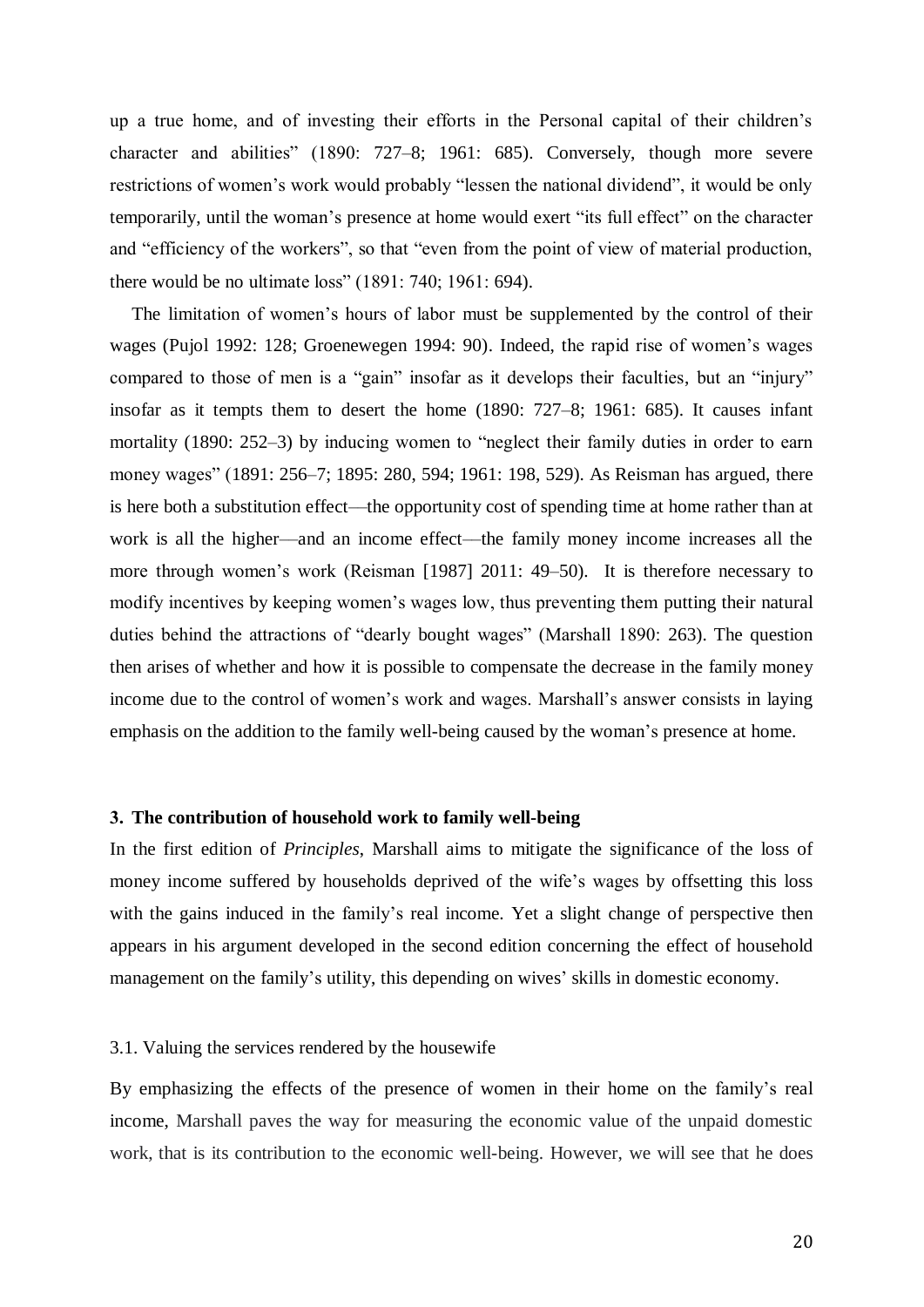not oppose the practice of excluding it from national accounts, thus making prevailing common practices over scientificness.

#### *Unpaid domestic work as an income-generating activity*

In the first edition of *Principles*, Marshall develops the idea––already expressed in *The Economics of Industry*––that mothers' work outside the home is the result of an irrational choice, based on the persistent belief among the lower classes that "the family income" is "increased by all that the mother earns when she goes out to work" (Marshall 1890: 252–3). The wife, by working, actually substitutes "less important gains for more important" and diminishes "the income of the family" (1890: 281, see also 179). The argument refers to the way in which wages are used in working-class households: the decrease of the family money income is not a real evil if it "could be met exclusively by the abandonment by all classes of the least worthy methods of consumption" (1890: 731; 1961: 720). Given the prevalence of bad consumption patterns at the time, "the things" that the wife "can buy with her earnings are of far less importance for the health and happiness of the family than the mere material services she could have rendered them if she had stayed at home, to say nothing of her moral influence in educating the children, in keeping the household in harmony and making it possible for her husband to be cheered and soothed in his evenings at home" (1890: 253). The consumption gains obtained by adding the wife's wages to the family's money income do not counterbalance the losses induced by their absence from the home. Besides a negative effect on the family's health and happiness, the wife, by working, diminishes the real income of the family, equivalent to the total money income earned minus the wages paid to domestic workers hired by "the factory woman … to tend her children and to do some of her household work" (1890: 140). Then "by staying at home", the wife, while "diminishing the [family's] money income by the amount of her wages", "would increase [its] real income" by an amount equivalent to the economic value of the services rendered, assessed by the wages which would be otherwise paid to hired domestic workers (1890: 140).

All these passages mentioning the effects of the quasi-permanent presence of the woman at home on the real income of the family are deleted from the second edition of *Principles*. This is the first manifestation of Marshall's tendency to place ever more emphasis on the money income of the individual units and, more generally, on money as the instrument of "exact measurement of the steadiest motives in business life" (Marshall 1907: 14; 1961: 14). In the first edition of *Principles*, Marshall explains that "for some of the practical purposes of life it is customary to consider only [a man's] money income", defined as "those elements of the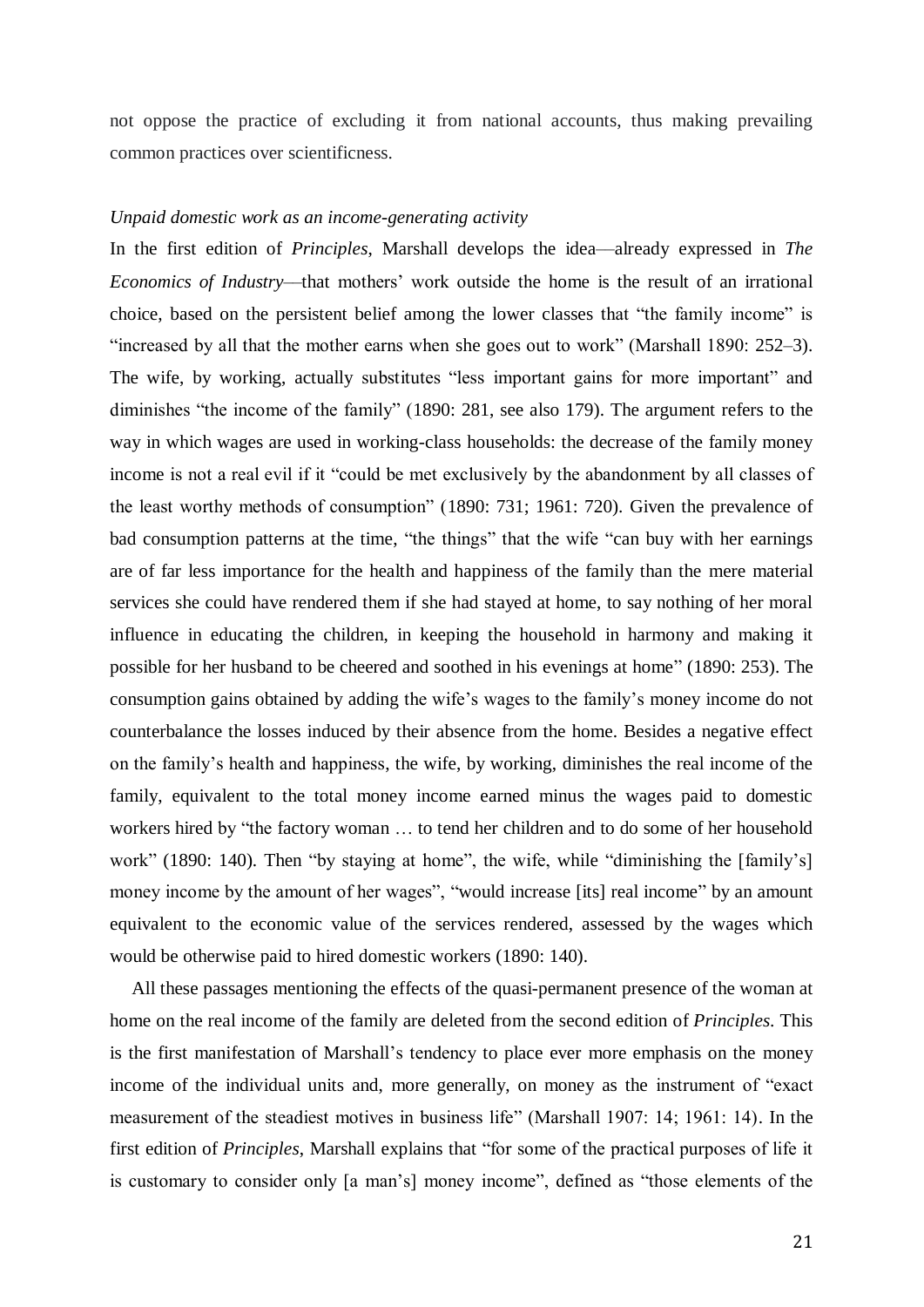[individual's] total real income which come to him in the form of money", to which "are ... sometimes added ... elements ... which save him some pecuniary expense" (Marshall 1890: 139–40). The first and last parts of this extract are deleted in the third edition, replaced in the following terms: "with the growth of a money economy there has been a strong tendency to confine the notion of income to those incomings which are in the form of money" (1895: 143–4; 1961: 71). Marshall distinguishes the modern money economy from the "primitive" economy in which a "very small part of the income" of the families "is in the form of money", and the family income includes all the "benefits" derived from the stock of resources in wool, cooking utensils, etc. (1895: 143–4; 1961: 71). The second part of the extract, referring to the individual's real income, is deleted in the fourth edition, along with a whole paragraph specifying the differences between the "real income" and the "money income" (1890: 140).

While a service for which a person receives a payment directly or indirectly in money "swells his nominal income", "no services that he performs for himself are commonly reckoned as adding to his nominal income" (1890: 139–40; 1961: 72). Yet, as Marshall points out in the three first editions of *Principles*, these services "may be a very important part of his total real economic income if they are of a kind which people commonly pay for having done for them" (1890: 139–40; slightly modified in 1891, 135; modified in 1898: 149, see below). When most references to the notion of "real income" are deleted in the fourth edition of *Principles*, Marshall clarifies the distinction between two types of unpaid services. While it is best generally to neglect "trivial" services,<sup>15</sup> "account should for consistency be taken of" services which are "of a kind which people commonly pay for having done for them" (1898: 149; 1961: 72). By applying this reasoning to the services rendered by the housewife, who prepares food as would a domestic cook and keeps her children rather than entrusting them to a nurse, it appears that she increases the family income by the amount of the wages which would be paid to hired workers. The unpaid domestic work thus appears as an incomegenerating activity. This consideration stops, however, at the doors of the home.

<sup>15.</sup> Marshall gives an example of trivial services in the fourth edition of *Principles*: "For a similar reason it is not worth while to take separate account of the simple services which nearly every one renders to himself, such as putting on his clothes; though there are a few persons who choose to pay others to do such things for them" (1898: 149; 1961: 76).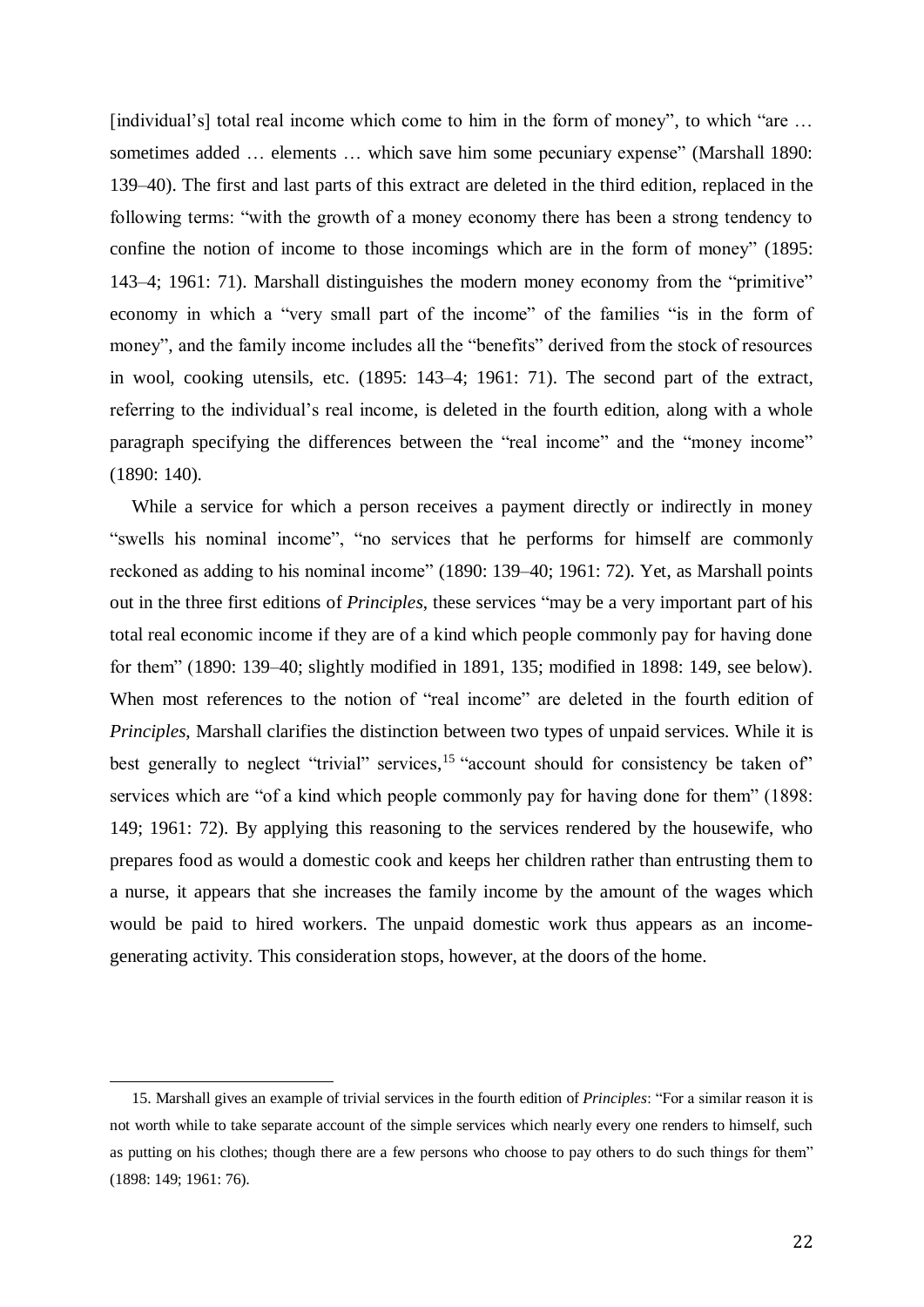#### *Unpaid domestic work in national accounts*

Marshall affirms that the value of the unpaid domestic work done by housewives should be counted in the "social income"––"estimated by adding together the incomes" of the members of society (1890: 140; 1961: 76). In the first four editions of *Principles* he writes that "every service rendered … is a part of the national income", this including the "services which one person may be hired to perform for another" (1890: 141; deleted in the fifth edition). The sentence is replaced in the fifth edition by the idea that the inclusion of the work of domestic servants "raises no great<sup>16</sup> statistical difficulty", since it can be "assessed ... at the value of their remuneration in money and in kind"; but there is "some inconsistency in omitting the heavy domestic work which is done by women and other members of the household, where no servants are kept" (1907: 79; 1961: 79–80). Despite this inconsistency, as Marshall explains in the third and subsequent editions of *Principles*, "it is best … to follow the common practice, and not count as part of the national income or dividend anything that is not commonly counted as part of the income of the individual" (1895: 589; 1961: 524). Thus, "the services which a person renders to himself, and those which he renders gratuitously to members of his family or friends are not reckoned as parts of the national dividend, but are left to be accounted for separately" (1895: 589; 1961: 524). When the passage was added in the third edition of *Principles*, Marshall's remarks were completed with a footnote––itself an abbreviation of a longer footnote dating from the first edition (1890: 561)––in which he recognizes that "[i]t would be possible, and for some theoretical purposes, it would be best to include them" in the national dividend (1895: 589). In this way, housewives' efforts involved in rendering services would "be counted as part of the labour and capital which are agents of production", while the "services and the benefits themselves" would "be counted as earnings of labour or interest of capital" (1895: 589). Finally, the footnote is deleted from the fifth edition, in which Marshall also adopts the definition of "labour" and "capital" simply as "the sources of all that income of which account is commonly taken in reckoning up the National Income" (1907: 79; 1961: 79). Despite the need for theoretical consistency, Marshall chooses to allow the common practice of considering only the individual units' money income to prevail. Pujol has argued that in this way Marshall abandons all pretense to scientific method in excluding from consideration an important share of total production, household production (Pujol 1992: 133–4). In the same line, Brennan has asserted that though Marshall considers in *Principles* the possibility of using broader notions of labor and capital than those usually used

1

<sup>16.</sup> The word "great" was added in the eigth edition.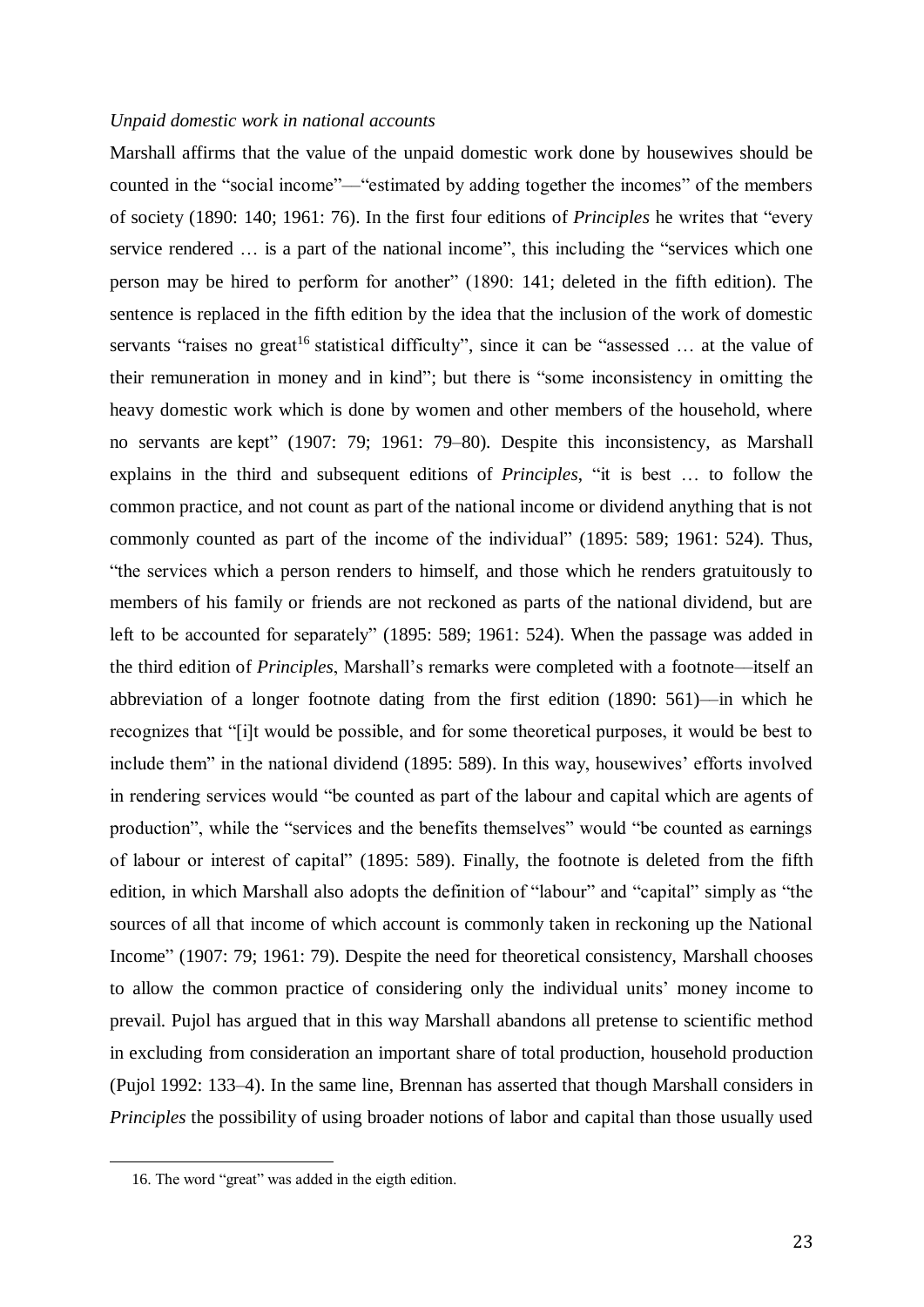in economic texts, he finally adopts the "customary discourse" and "popular conventions" which find expression in "national accounting standards" which have never embraced these broader notions (Brennan, 2006: 415–7). Marshall's apparent ambivalence may, however, be clarified. According to him, the ultimate aim of the economist is to solve practical problems. To attain this end, it is necessary, as he notes in the third edition of *Principles*, to adopt a "language that is intelligible to the general public", namely the "language of the marketplace" (1895: 103, 144; 1961: 51, 71). The purpose of building an "exact" science (1907: 14; 1961: 14) is in this sense subordinate to the purpose of contributing to the "higher wellbeing of man" through the resolution of practical problems (1890: 4, 88; 1961: 4, 38).

#### 3.2. Making women into able housekeepers

From the *Principles*' second edition onwards Marshall no longer explicitly focuses on the positive effects of women's presence at home on the family's real income, but rather on the gains obtained in the family's utility through a careful management of the household budget, which requires developing the female economic agents' abilities in domestic economy. This may be in part linked to his growing emphasis on bettered spending and saving patterns as a key element of human betterment (Reisman 1977: 9). His depiction of the role of wives in the management of the household gives then birth to the figure of the economic woman.

#### *The role of women in the management of the household budget*

In the second edition of *Principles* Marshall includes a chapter (Chapter V, Book III) on the "choices between different uses of the same thing", which addresses in detail the subjects of expenditure and domestic economy. He explains that "the true key-note of economic progress is the development of new activities rather than of new wants", and that better consumption patterns would emerge with "a rise in the standard of life", which "implies an increase of intelligence and energy and self-respect; leading to more care and judgment in expenditure, and to an avoidance of food and drink that gratify the appetite but afford no strength, and of ways of living that are unwholesome physically and morally" (Marshall 1891: 738; 1961: 689). The transformation of consumption patterns begins in the family, and Marshall points out the role of wives in the management of the household budget. In a money economy, good management consists in distributing "resources wisely between different uses" by "weighing against one another the (marginal) utilities of two different modes of spending" money, so that "the marginal utility for each purpose shall be the same" and "the aggregate of utility …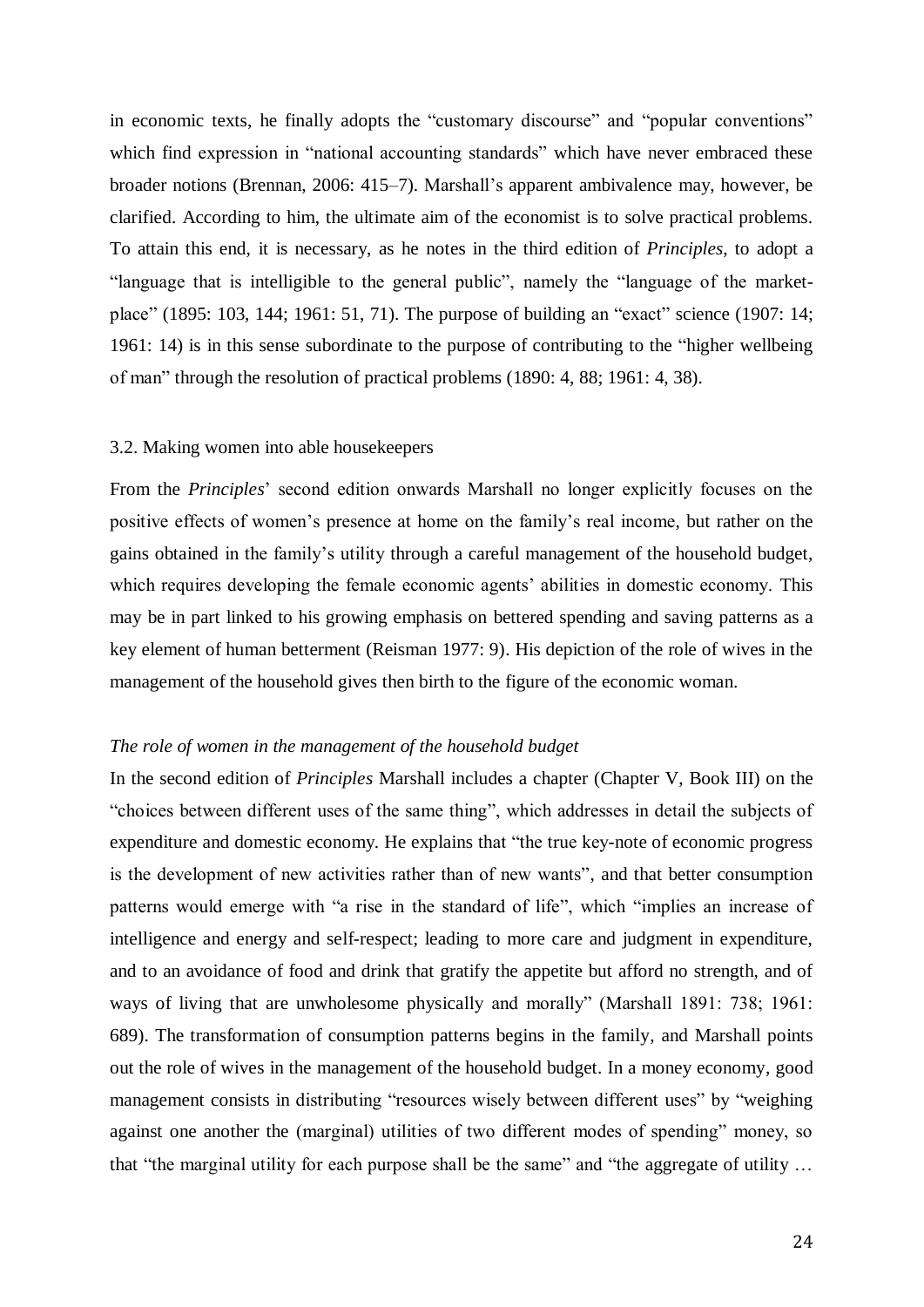may be a maximum" (1891: 177; 1961: 119). Marshall emphasizes the role of experienced housekeepers in advising young working-class households of the need for the careful management of their budget. In particular, "they may avoid spending impulsively a great deal of money on furniture and other things; for, though some quantity of these is really needful, yet when bought lavishly they do not give high (marginal) utilities in proportion to their cost" (1891: 176–7; 1961: 119). Women must learn to manage the family budget without incurring superfluous expenses which do little for the physical and moral health of the family. In the same vein, in a commentary on Henry Higgs's paper "Workmen's Budgets", Marshall affirms that "Something like the whole imperial revenue, said 100 millions a year, might be saved if a sufficient number of able women went about the country and induced the other women to manage their households as they did themselves" (Higgs 1893: 288). The widespread good management of households would have positive effects on the national saving rate, so that the total value produced by able female managers could be assessed in terms of the imperial revenue saved. 17

Moreover, Marshall considers that good management of the household budget must go hand-in-hand with the efficient production of goods and services consumed by the family members. Throughout the editions of *Principles* he lauds the "skilled housewife" who "with ten shillings a week to spend on food will often do more for the health and strength of her family than an unskilled one with twenty" (Marshall 1890: 248–9; 1961: 195–6). For him, the excessive infant mortality in the poorer classes "is largely due to the want of care and judgment in preparing their food; and those who do not entirely succumb to this want of motherly care often grow up with enfeebled constitutions" (1890: 248–9; 1961: 195–6). Marshall develops the point in the second edition of *Principles* by stating that "the vital problems of domestic economy relate as much to wise action as to wise spending" (1891: 177; 1961: 119). Indeed, "the greatest faults in domestic economy … are faults of production rather than of consumption" (1891: 177; 1961: 119). Marshall states that "the French housewife" is able to produce with limited means more "good finished commodities" destined to satisfy wants than "the English and American housewife" (1891: 177; 1961: 119). He pursues this celebration of the French housewife in *Industry and Trade*, saying that "[the Frenchman's] income is generally smaller than that of the Englishman; but his wife is an economical manager, and turns inexpensive food to good account … expenditure is generally

<sup>17.</sup> We therefore agree with the idea defended by Le Bouteillec and Charles (2006-7 : 21) that, in Marshall, the consumption of working families appears to create economically quantifiable values.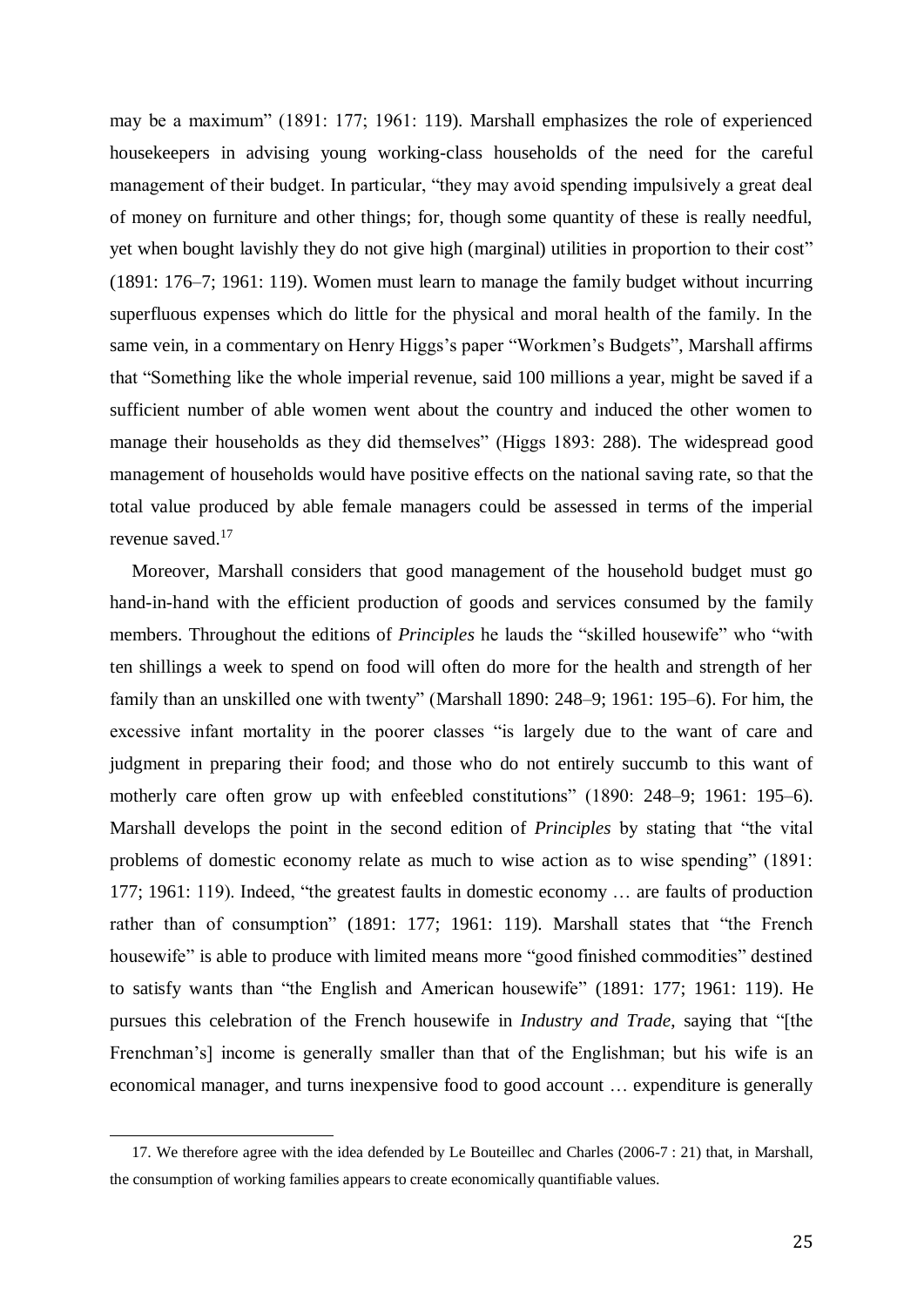kept down below income; and France is in the first rank of capitalist countries" (Marshall [1919] 1920: 117). Even where the husband's wages are modest, they may not be fully consumed by the preparation of meals, so that the remaining part can be used for saving. By detailing in this manner the characteristics of the able housewife, Marshall gives tangible form to the figure of the economic woman.

#### *The emergence of the economic woman*

In the fifth edition of *Principles*, Marshall compares the "abler … primitive housewife" who in controlling the family's stock of wool tries to contribute "as much as possible to the family wellbeing" (Marshall 1891: 175; 1961: 117) to the "abler businessman" who in controlling any business aims at "the ideally perfect distribution" of resources (1907: 357–8; 1961: 357– 8). As regards the activity of the modern housewife who in managing the household budget seeks to maximize the household's utility, he considers that this cannot be described as a form of business. In the "language of the market-place" (1891: 123; 1961: 71), the term "business" entails commodification, and must be contrasted with the "kindly services which are prompted by … family affection" (1890: 353; 1961: 291). While the "man is largely influenced by egoistic motives in his business life" ––most of his actions being guided by the selfish desire for pecuniary gain—, the conduct of the good housewife is ruled by "delight ... in sacrificing [her]self for the good of [her] family" and "love of a virtuous life for its own sake" (1895: 89; 1961: 26–7). Family affection induces her to best meet the needs of her family, to work hard and sacrifice her time and energy to increase the well-being of her husband and children. As Marshall explains, the economist who is concerned with "the ultimate aims of man" must "take account of differences in real value between gratifications that are equally powerful incentives and have therefore equal economic measures" (1895: 77; 1961: 17). Women's work outside the home (motivated by the pursuit of pecuniary gain) and housekeepers' management of the household (driven by altruistic motives) both lead to gains in the family income, the one through its direct effects on the money income, the other through its indirect effects on saving. The second type of pattern is preferable to the first since housewives thus represent a model of virtue, self-sacrifice and work. The family, preserved from any market-oriented relationships, is the primary place of the expression and growth of the ethical forces governing the behavior of the economic agent. In such a context, male children would become good breadwinners: self-reliant, hardworking and saving. Female children, like their mothers, would become good housewives: energetic and thrifty. While women must be freed from unfeminine work, they may be efficient managers and producers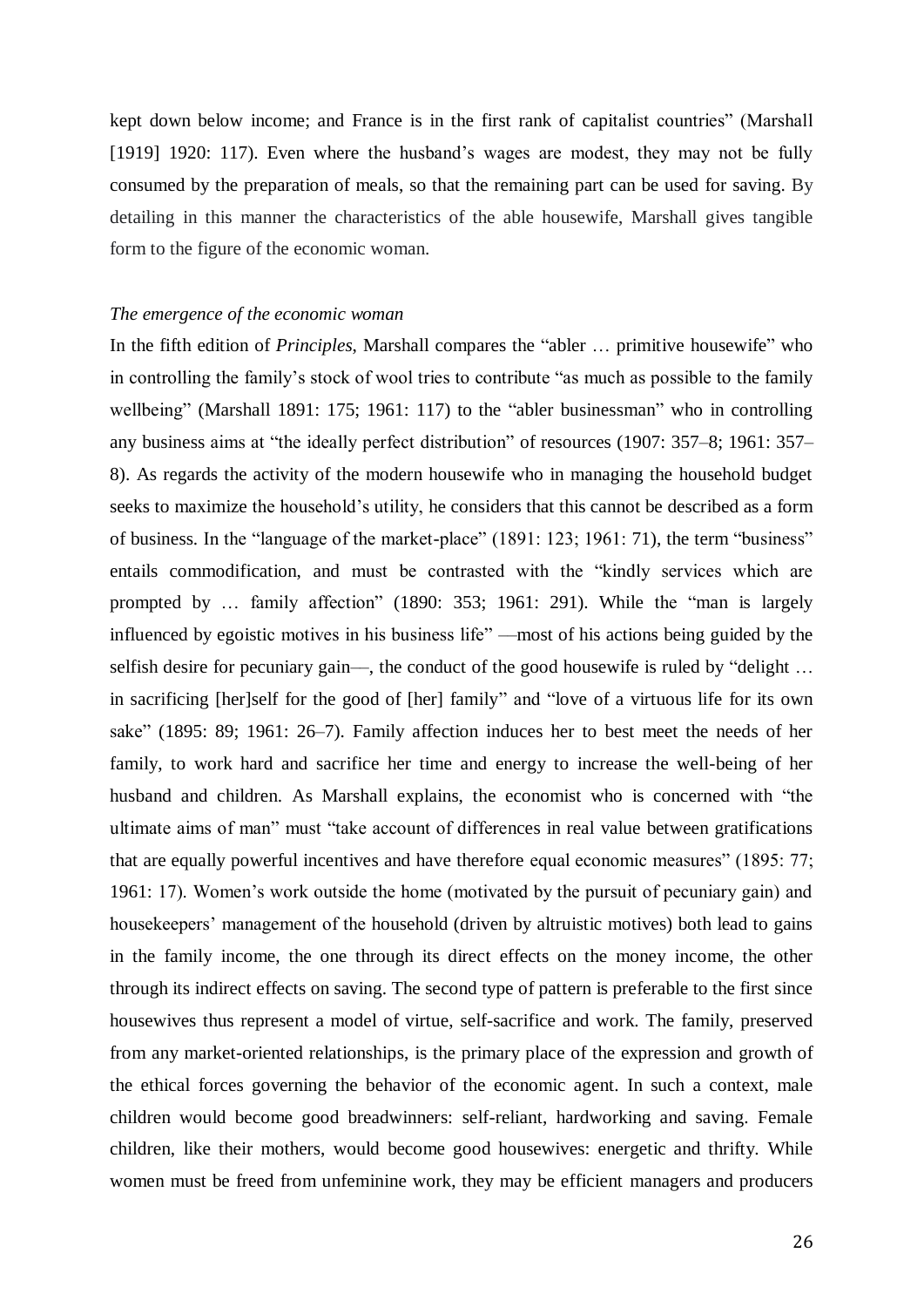in their home. In the bounds of the family sphere, they would develop their higher faculties through activity, just as the men do in their places of work (1890: 1; 1961: 1–2).

Far from denying the economic value of the housewife, Marshall suggests how to estimate it in a footnote which discusses the ways of calculating the value of male and female immigrants, equated to the addition to the national wealth caused by their arrival in the country (1890: 593; 1961: 565). As he explains, the value of an immigrant can be calculated by deducting from the discounted value of the future services that he or she would render the discounted value of the services produced by others that he or she would consume. The estimate would gain in accuracy if female immigrants "are credited with having supplied" the services "which women render as mothers, as wives and as sisters" while the male immigrants are "charged with having consumed these services" (1890: 593; 1961: 565). That said, this does not lead to any principles which are amenable to more general application, so that the recognition of the economic value of the housewife remains at an abstract level. The point is that even if the contribution of housewives to the national wealth is measurable, it constitutes only a small part of their contribution to the human well-being, which goes far beyond this. The fundamental part of their contribution relates to elements of well-being which are not capable of measurement, such as the moral and mental health of the individuals under their care. Marshall indeed defines well-being as a complex concept with many facets, as detailed in his unpublished manuscripts on *Progress* (Caldari and Nishizawa 2014: 233). It is not reducible to a measurable quantity; as he says, "measurability", although it "should be always present" in the economist's mind, "should not … be prominent" (Marshall 1885b: 161).

#### **5. Concluding remarks**

Marshall's analysis of the role of women and the family in the progress of society can be read as a corollary of his general analysis of well-being and progress. His ideas about this role developed throughout the course of his career as an economist. In the early 1870s they appear in the background of his analysis concerning ways to increase laborers' welfare, which above all involves educating them so that they become true gentlemen and ladies. At the end of the 1870s, with the publication of *The Economics of Industry*, Marshall clarifies the role of women and the family by presenting the influences of the home, and especially the influence of the mother, as determinants of the efficiency of laborers, and of the character of individuals. These developments form the ground upon which his ideas will later be systematized, leading to their inclusion in *Principles* in the form of a complete theory situated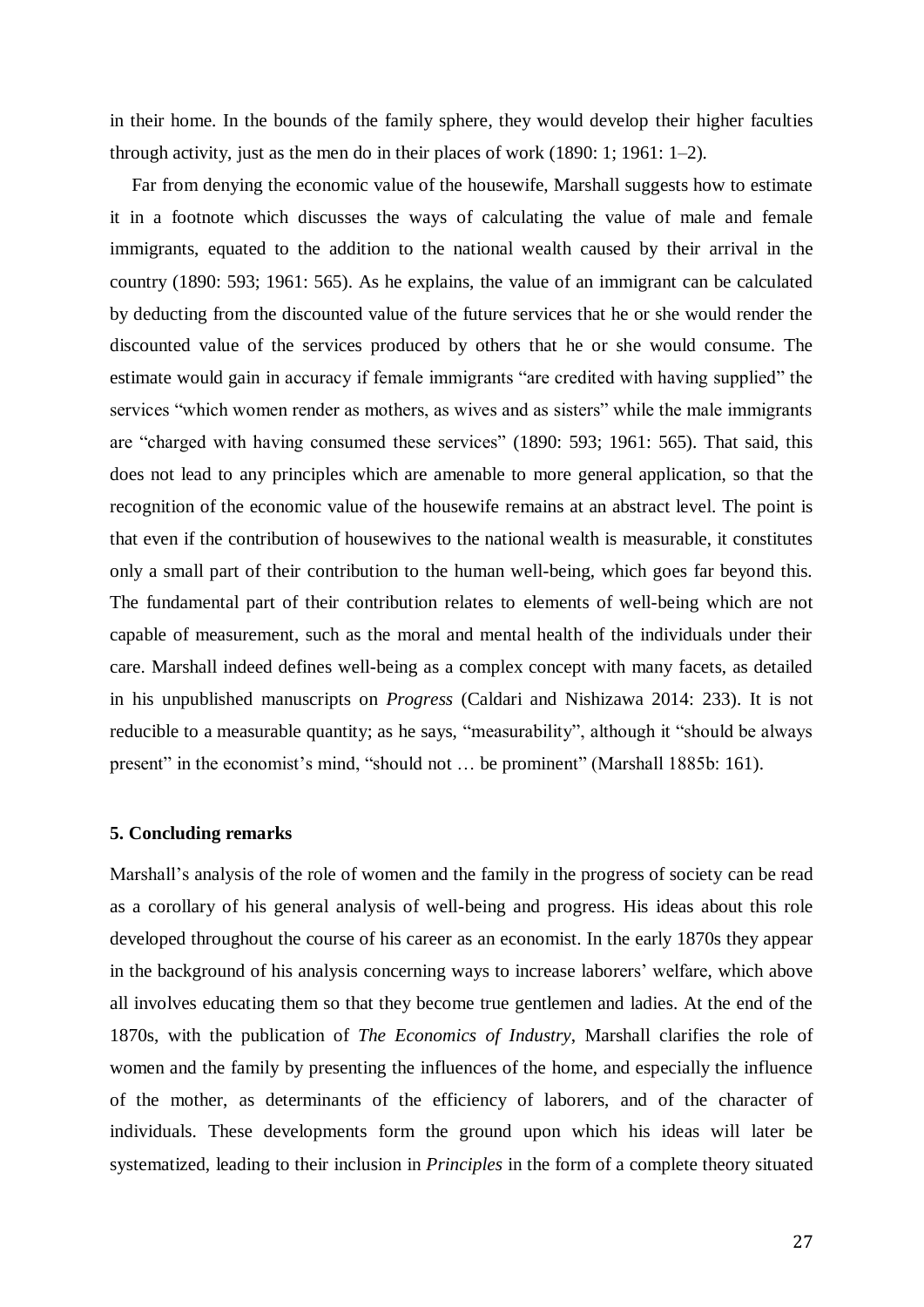at the heart of his analysis of well-being and progress. In this way, Marshall offers a justification of the prohibition of women's work outside the home rooted in economic theory. Two areas in particular are explored in *Principles*: the role of family affections and of the mother in the rearing and education of children and, therefore, in the well-being of the present and future generations; and the need to train women in domestic economy, so that they gain efficiency in managing expenditure, thus contributing to the household's utility as well as to the adoption of better consumption and saving patterns. In both cases the housewife appears as a *homo economicus*, defined by Marshall as an economic agent driven by altruistic as well as egoistic motives, and capable of developing his or her nature and faculties through work.

Through these insights, Marshall makes a significant contribution to the development of household economics. His enlarged conception of the *homo economicus*, which now appears as a dual (male/female) figure, allows him to provide an integrated account of the actions of housewives. Their contribution to economic well-being is capable of measurement, this justifying its inclusion among the objects of study proper to the science of economics. But the real value of housewives is elsewhere, and relates to their contribution to human well-being in all its complexity. Marshall's study of this contribution is in accordance with the main features of his analysis of well-being and progress. It places in the foreground the need to solve practical problems by using the intelligible language of the market-place, and mitigates the importance of developing a concrete measure of the contribution of housewives to economic well-being, which appears as a secondary element of their contribution to human well-being. The figure of the economic woman thus emerges as the product of a broad conception of well-being and progress. It would be interesting to discern what happens to it in ulterior analyses of well-being and progress, particularly within the framework of welfare economics. For example, Arthur Cecil Pigou would adopt a conception of well-being different from that of Marshall, placing greater emphasis on economic welfare, namely the part of welfare which could be measured in money. This may have consequences in terms of the importance given to the contribution of housewives to the non-economic as well as economic welfare. Would, in other words, the economic woman survive the hegemony of the economic man?

#### **References**

Aldrich, John. 2019. "Eugenics in British Economics from Marshall to Meade." *Economics Department, University of Southampton*. Retrieved from: <http://www.economics.soton.ac.uk/staff/aldrich/0%20aldrich%20eugenics.pdf>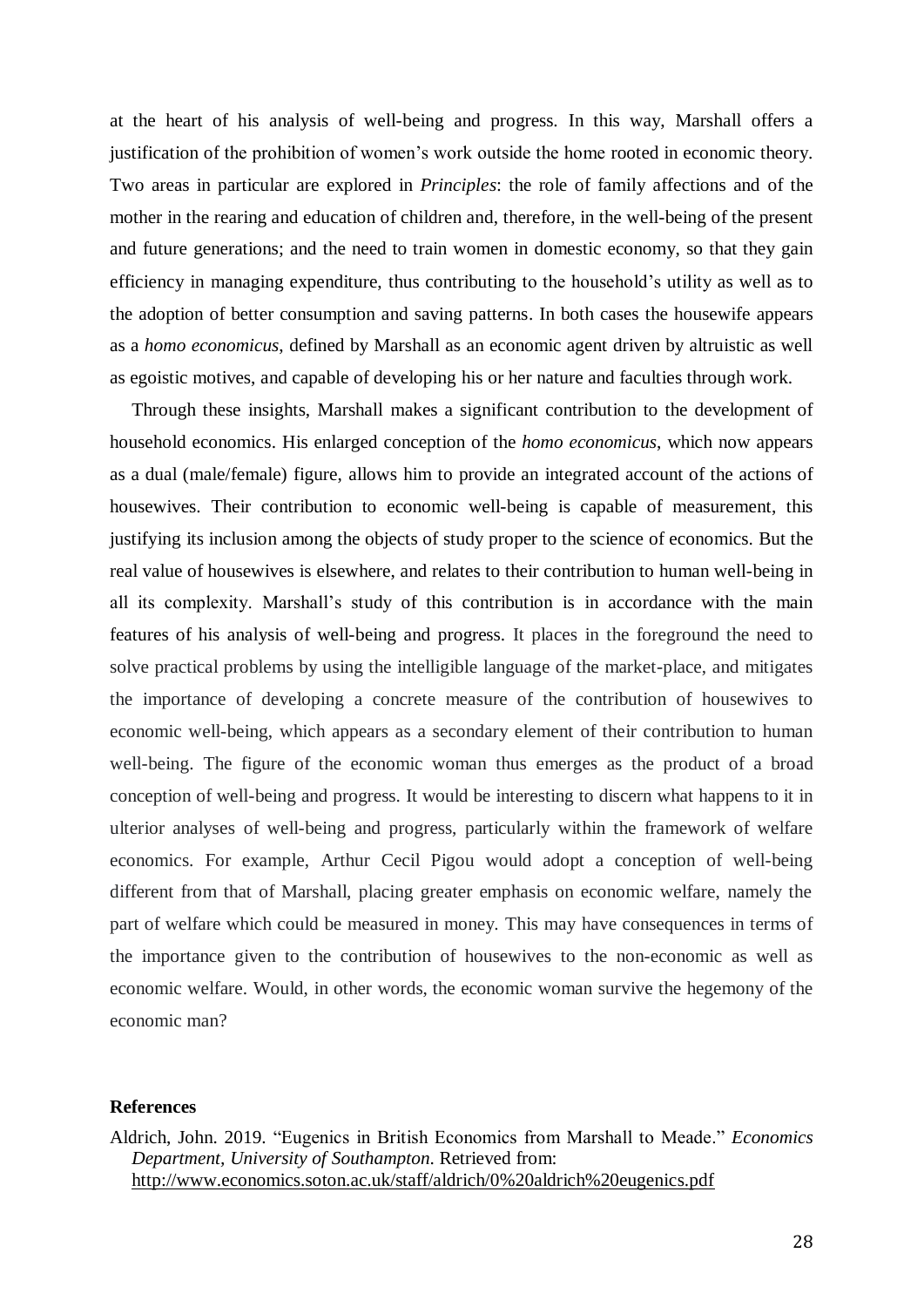- Backhouse, Roger E. and Tamotsu Nishizawa. 2010. *No Wealth but Life–Welfare Economics and the Welfare State in Britain, 1880–1945*. New York : Cambridge University Press.
- Bankovsky, Miriam. 2019. "Alfred Marshall's Household Economics: The Role of the Family in Cultivating an Ethical Capitalism." *Cambridge Journal of Economics* 43(1): 249-67.
- Becquemont, Daniel. 1996. "Herbert Spencer : progrès et decadence." *Mil neuf cent* (14): 69- 88.
- Bowman, Rhead S. (1990) 1996. "Smith, Mill and Marshall on Human Capital Formation." *History of Political Economy* 22 (2): 239–59. Reprinted in *Alfred Marshall—Critical Assessments Second Series*, edited by John Cunningham Wood, Vol. 8, 27–46. London and New York: Routledge.
- Brennan, David M. 2006. "Defending the Indefensible? Culture's Role in the Productive / Unproductive Dichotomy." *Feminist Economics* 12(3): 403-25.
- Caldari, Katia. 2006. "Progress." In Raffaelli, Becattini and Dardi 2006: 483-7.
- Caldari, Katia and Nishizawa, Tamotsu. 2014. "Marshall's 'Welfare Economics' and 'Welfare': A Reappraisal Based on his Unpublished Manuscript on Progress." *History of Economic Ideas* 22(1): 51-67.
- Coats, Bob W. and Tiziano Raffaelli. 2006. "Economics and Ethics." In Raffaelli, Becattini and Dardi 2006: 182-9.
- Cook, Simon J. 2005. "Marshall's Essay on the History of Civilisation." *Marshall Studies Bulletin* (9).
- Darwin, Charles. (1871) 1906. *The Descent of Man and Selection in Relation to Sex*. London: John Murray.
- Galton, Francis. 1904. "Eugenics: its Definition, Scope, and Aims." *The American Journal of Sociology* X(1) (July): 1-25.
- Gouverneur, Virginie. 2018. "Harriet Taylor Mill, Mary Paley Marshall and Beatrice Potter Webb: Women Economists and Economists' Wives." In *The Routledge Handbook of the History of Women's Economic Thought*, edited by Kirsten Madden and Robert W. Dimand, 73-89. London and New York: Routledge.
- Groenewegen, Peter. 1994. "Alfred Marshall Women and Economic Development: Labour, Family, and Race." In *Feminism and Political Economy in Victorian England*, edited by Peter Groenewegen, 79-109. Aldershot and Brookfield: Edward Elgar.
- Groenewegen, Peter. 1995. *A Soaring Eagle: Alfred Marshall 1842-1924*. Aldershot: Edward Elgar.
- Groenewegen, Peter. 2007. *Alfred Marshall Economist 1842-1924*. Basingstoke and New York: Palgrave Mcmillan.
- Hegel, Georg W. F. (1837) 1975. *Lectures on the Philosophy of World History*, New York: Cambridge University Press.
- Higgs, Henry. 1893. "Workmen's Budgets." *Journal of the Royal Statistical Society* 56(2): 255-94.
- Hodgson, Geoffrey. 1993. "The Mecca of Alfred Marshall." *Economic Journal* 103(417): 406-15.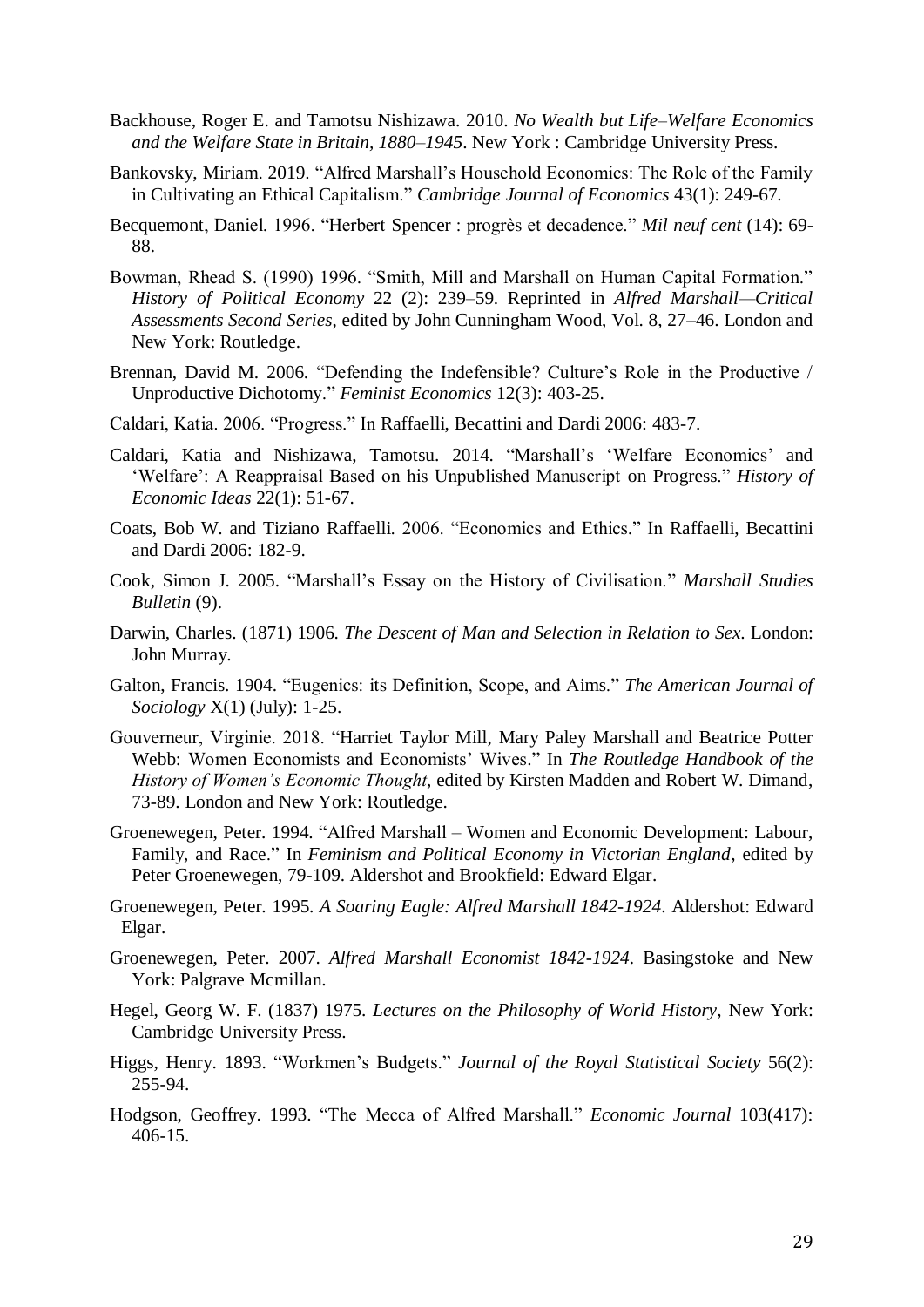- Kevles, Daniel J. (1885)1995. *In the Name of Eugenics: Genetics and the Uses of Human Heredity*. Cambridge and London: Harvard University Press.
- Keynes, John Maynard .1924. "Alfred Marshall: 1842-1924." *The Economic Journal* 34(135): 311-72.
- Le Bouteillec, Nathalie and Loïc Charles. 2007. "Les économistes et 'La cité des femmes' :
le débat théorique sur l'accès des femmes au marché du travail (1850-1914)." [EconomiX Working Papers](https://ideas.repec.org/s/drm/wpaper.html) 2007-6, University of Paris Nanterre, EconomiX.
- Lewis, Jane and Sonia O. Rose. 1995. "'Let England Blush: Protective Labour Legislation, 1820-1914." In *Protecting Women – Labour Legislation in Europe, the United States, and Australia, 1880-1920*, edited by Ulla Wikander, Alice Kessler-Harris and Jane Lewis, 91- 124. Urbana and Chicago: University of Illinois Press.
- Marshall, Alfred. (1871–3) 2005. "Notes on Hegel's Philosophy of History." In Cook 2005: 72–80.
- Marshall, Alfred. (1872–3a) 2005. "Long Essay on the History of Civilisation." In Cook 2005: 18–72.
- Marshall, Alfred. (1872–3b) 1995. "Lectures to Women." In Raffaelli, Biagini and Tullberg 1995: 85–155.
- Marshall, Alfred. (1873) 1995. "The Future of the Working Classes." *Read at a Conversazione of the Cambridge Reform Club* (Nov. 25). In Raffaelli, Biagini and Tullberg 1995: 156-75.
- Marshall, Alfred. (1873–7) 1975. "The Theory of Foreign Trade." In Whitaker 1975, Vol. 2: 117-81. London and Basingstoke: Macmillan and Co.
- Marshall, Alfred. (1874) 1993. "The Laws of Political Economy. What they can teach and what they cannot teach." *Bee-Hive*, April 18, and "The Province of Political Economy" (response to Holmes's "The Teaching of Political Economy", *Bee-Hive*, April 25), *Bee-Hive*, May 2. In *Alfred Marshall: Critical assessments*, edited by John Cunningham Wood, Vol. IV, 120-124, 125-128. London: Routledge.
- Marshall, Alfred. (1875) 1975. "Some Features of American Industry." In Whitaker 1975, Vol. 2: 352-77.
- Marshall, Alfred. 1883. "Three Lectures on Progress and Poverty." *Daily Bristol Times and Mirror and the Western Daily Press for February 20, February 27 and March 6*.
- Marshall, Alfred. 1885a. *The Present position of Economics*. London: Macmillan.
- Marshall, Alfred. 1885b. "How far do Remediable Causes Influence Prejudicially (a) the Continuity of Employment, (b) the Rate of Wages?" In *Industrial Remuneration Conference*, 1885: 173-83.
- Marshall, Alfred. 1890. *Principles of Economics*, 1<sup>st</sup> ed. London and New York: Macmillan.
- Marshall, Alfred. 1891. *Principles of Economics*, 2nd ed. London and New York: Macmillan.
- Marshall, Alfred. 1895. *Principles of Economics*, 3<sup>th</sup> ed. London and New York: Macmillan.
- Marshall, Alfred. 1898. *Principles of Economics*, 4<sup>th</sup> ed. London and New York: Macmillan.
- Marshall, Alfred. 1907. *Principles of Economics*, 5<sup>th</sup> ed. London and New York: Macmillan.
- Marshall, Alfred. 1910. *Principles of Economics*, 6<sup>th</sup> ed. London and New York: Macmillan.